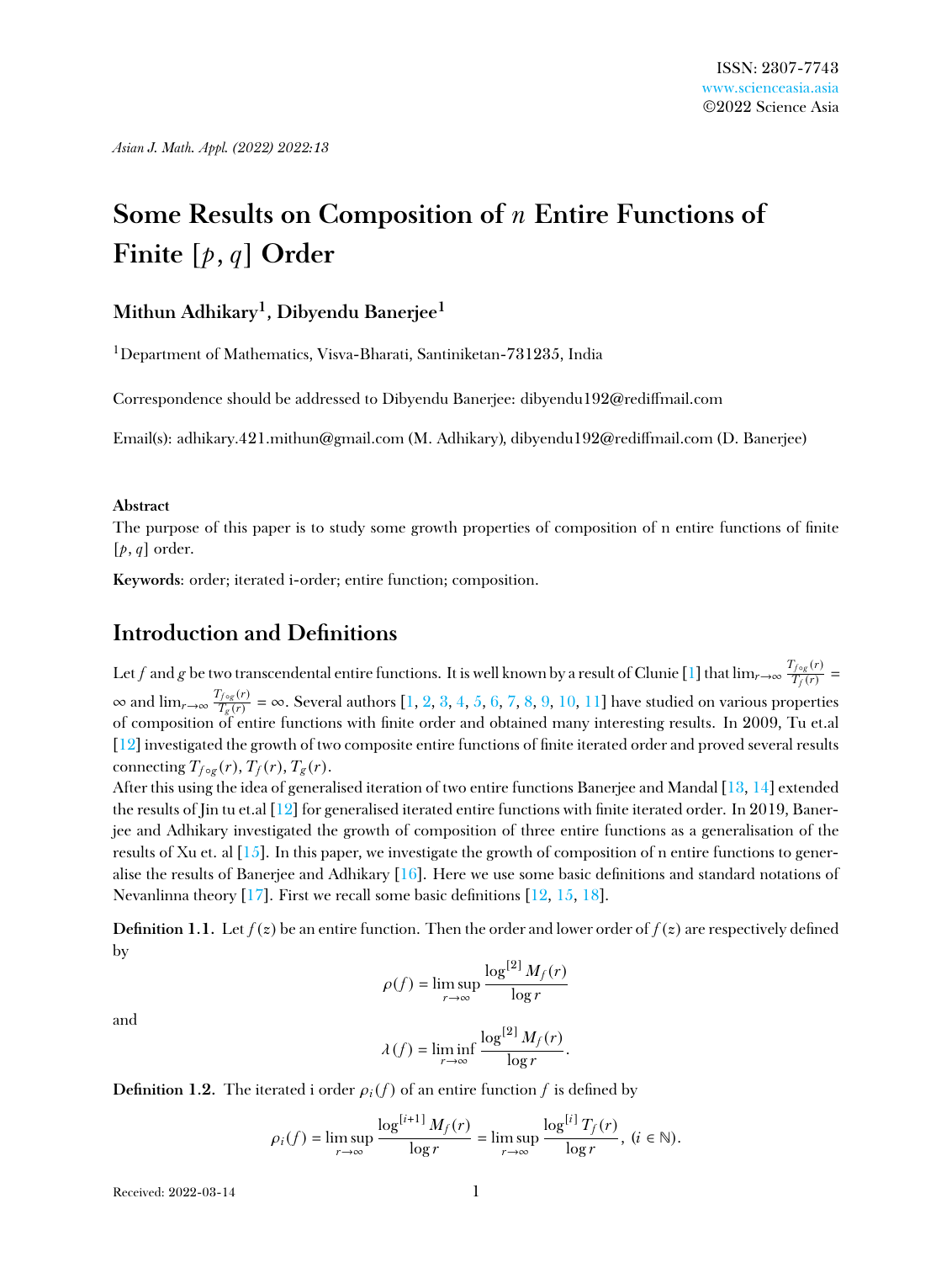Similarly, the iterated i lower order  $\lambda_i(f)$  of an entire function f is defined by

$$
\lambda_i(f) = \liminf_{r \to \infty} \frac{\log^{[i+1]} M_f(r)}{\log r} = \liminf_{r \to \infty} \frac{\log^{[i]} T_f(r)}{\log r}, \ (i \in \mathbb{N}),
$$

where

$$
\log^{[1]}(r) = \log r, \quad \log^{[i+1]}(r) = \log(\log^{[i]}(r)) \ (i \in \mathbb{N}), \text{ for all sufficiently large } r.
$$

**Remark 1.1.** We define  $\exp^{[1]}(r) = e^r$ ,  $\exp^{[i+1]}(r) = \exp(\exp^{[i]}r)$   $(i \in \mathbb{N})$ ,  $\exp^{[0]}r = r = \log^{[0]}r$  and  $\exp^{[-1]} r = \log r$ , for all  $r \in (0, \infty)$ . **Remark 1.2.** Clearly  $\rho_1(f) = \rho(f)$  and  $\lambda_1(f) = \lambda(f)$ .

**Definition 1.3.** If  $f(z)$  is a transcendental entire function, the [p, q]-order of  $f(z)$  is defined by

$$
\rho_{[p,q]}(f) = \limsup_{r \to \infty} \frac{\log^{[p+1]} M_f(r)}{\log^{[q]} r} = \limsup_{r \to \infty} \frac{\log^{[p]} T_f(r)}{\log^{[q]} r}.
$$

Similarly, the lower  $[p, q]$ -order of  $f(z)$  is defined by

$$
\lambda_{[p,q]}(f)=\liminf_{r\to\infty}\frac{\log^{[p+1]}M_f(r)}{\log^{[q]}r}=\liminf_{r\to\infty}\frac{\log^{[p]}T_f(r)}{\log^{[q]}r},
$$

where  $p$ , *q* are positive integers satisfying  $p \ge q \ge 1$ .

**Definition 1.4.** A transcendental entire function  $f(z)$  is said to have index-pair [p, q], if  $0 < \rho_{[p,q]}(f) < \infty$ and  $\rho_{[p-1,q-1]}(f)$  is not a nonzero finite number.

For an entire function

$$
f(z) = \sum_{n=0}^{\infty} a_n z^n,
$$

the maximum term  $\mu_f(r)$  of *f* on  $|z| = r$  is defined by

$$
\mu_f(r) = max_{n \geq 0} \{|a_n|r^n\}.
$$

Since for  $0 < r < R$  we have

$$
\mu_f(r) \leq M_f(r) \leq \frac{R}{R-r} \mu_f(R),
$$

an equivalent form for  $\rho_{[p,q]}(f)$  and  $\lambda_{[p,q]}(f)$  are

$$
\rho_{[p,q]}(f) = \limsup_{r \to \infty} \frac{\log^{[p+1]} \mu_f(r)}{\log^{[q]} r}
$$

and

$$
\lambda_{[p,q]}(f) = \liminf_{r \to \infty} \frac{\log^{[p+1]} \mu_f(r)}{\log^{[q]} r},
$$

where  $p$ ,  $q$  are positive integers satisfying  $p \ge q \ge 1$ .

Let  $f_1, f_2, \dots, f_n$  be n entire functions having index-pair  $[p_1, q_1]$ ,  $[p_2, q_2]$ ,  $\dots$ ,  $[p_n, q_n]$  respectively. Set  $A_1 = \rho_{[p_1,q_1]}(f_1), B_1 = \lambda_{[p_1,q_1]}(f_1), A_2 = \rho_{[p_2,q_2]}(f_2), B_2 = \lambda_{[p_2,q_2]}(f_2), \cdots, A_n = \rho_{[p_n,q_n]}(f_n), B_n =$  $\lambda_{\left[p_n,q_n\right]}(f_n).$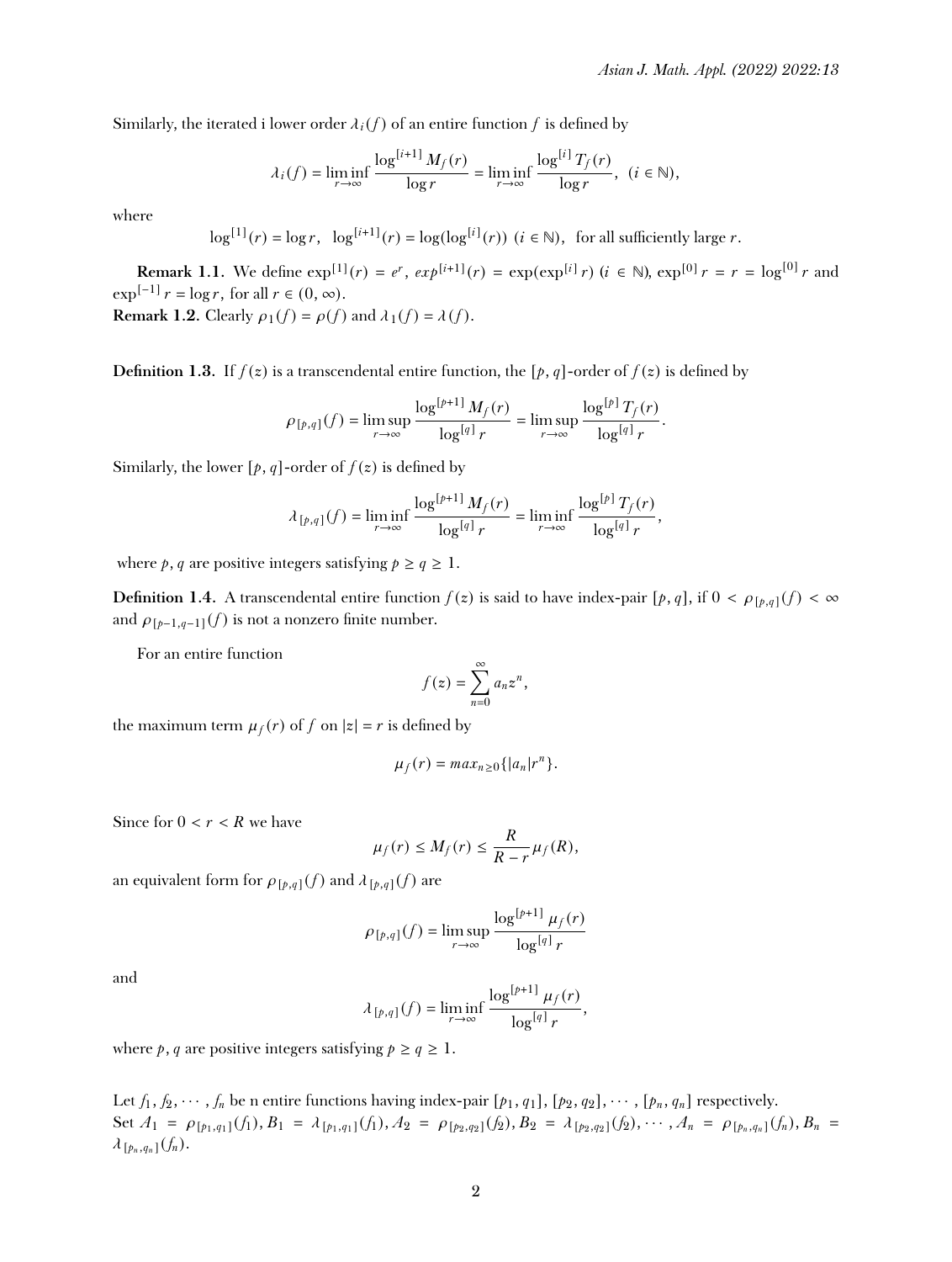## **Lemmas**

In this section we present two lemmas which will be needed in the sequel.

<span id="page-2-0"></span>**Lemma 1.1.** *[\[19\]](#page-13-3)* Let *f* and *g* be two entire functions with  $g(0) = 0$ . Then for sufficiently large r,

$$
2\mu_f(4\mu_g(2r)) \geq \mu_{f \circ g}(r) \geq \frac{1}{2}\mu_f(\frac{1}{8}\mu_g(\frac{1}{4}r)).
$$

<span id="page-2-5"></span>**Lemma 1.2.** *[\[9\]](#page-12-8) Let f and g be two entire functions. Then for all large values of r*

$$
T_{f \circ g}(r) \geq \frac{1}{3} \log M_f(\frac{1}{9} M_g(\frac{r}{4})).
$$

# **Preliminary Theorems**

The following preliminary theorems will be needed to prove our main results.

<span id="page-2-3"></span>**Theorem 1.3.** *[\[20\]](#page-13-4) Let*  $f_1, f_2, \cdots, f_n$  *be n entire functions. Then for all large values of*  $r$ 

$$
M_{f_1 \circ f_2 \circ \cdots \circ f_n}(r) \geq M_{f_1}(\frac{1}{9}M_{f_2}(\frac{1}{18}M_{f_3} \cdots \frac{1}{18}M_{f_n}(\frac{r}{2}) \cdots))
$$

*and*

$$
M_{f_1\circ f_2\circ\cdots\circ f_n}(r)\leq M_{f_1}(M_{f_2}(\cdots M_{f_n}(r)\cdots)).
$$

<span id="page-2-1"></span>**Theorem 1.4.** [\[20\]](#page-13-4) Let  $f_1, f_2, \cdots, f_n$  be n entire functions such that  $M_{f_i}(r) > \frac{2+\epsilon}{\epsilon} |f_i(0)|$  for  $i = 2, 3, ...n$  and for  $any \epsilon > 0$ *. Then for all large values of r* 

$$
T_{f_1\circ f_2\circ\cdots\circ f_n}(r)\leq (1+\epsilon)^{(n-1)}T_{f_1}(M_{f_2}(\cdots M_{f_n}(r)\cdots)).
$$

<span id="page-2-2"></span>**Theorem 1.5.** *[\[20\]](#page-13-4) Let*  $f_1, f_2, \cdots, f_n$  *be n entire functions. Then for all large values of*  $r$ 

$$
T_{f_1\circ f_2\circ\cdots\circ f_n}(r)\geq \frac{1}{3}\log M_{f_1}(\frac{1}{9}M_{f_2}(\cdots\frac{1}{18}M_{f_n}(\frac{r}{8})\cdots)).
$$

<span id="page-2-4"></span>**Theorem 1.6.** *Let*  $f_1, f_2, \cdots, f_n$  *be n entire functions. Then for all large values of*  $r$ 

$$
\mu_{f_1\circ f_2\circ\cdots\circ f_n}(r)\geq \mu_{f_1}(\frac{1}{9}\mu_{f_2}(\frac{1}{18}\mu_{f_3}\cdots\frac{1}{18}\mu_{f_n}(\frac{r}{2})\cdots))
$$

*and*

$$
\mu_{f_1\circ f_2\circ\cdots\circ f_n}(r)\leq \mu_{f_1}(\mu_{f_2}(\cdots\mu_{f_n}(r)\cdots)).
$$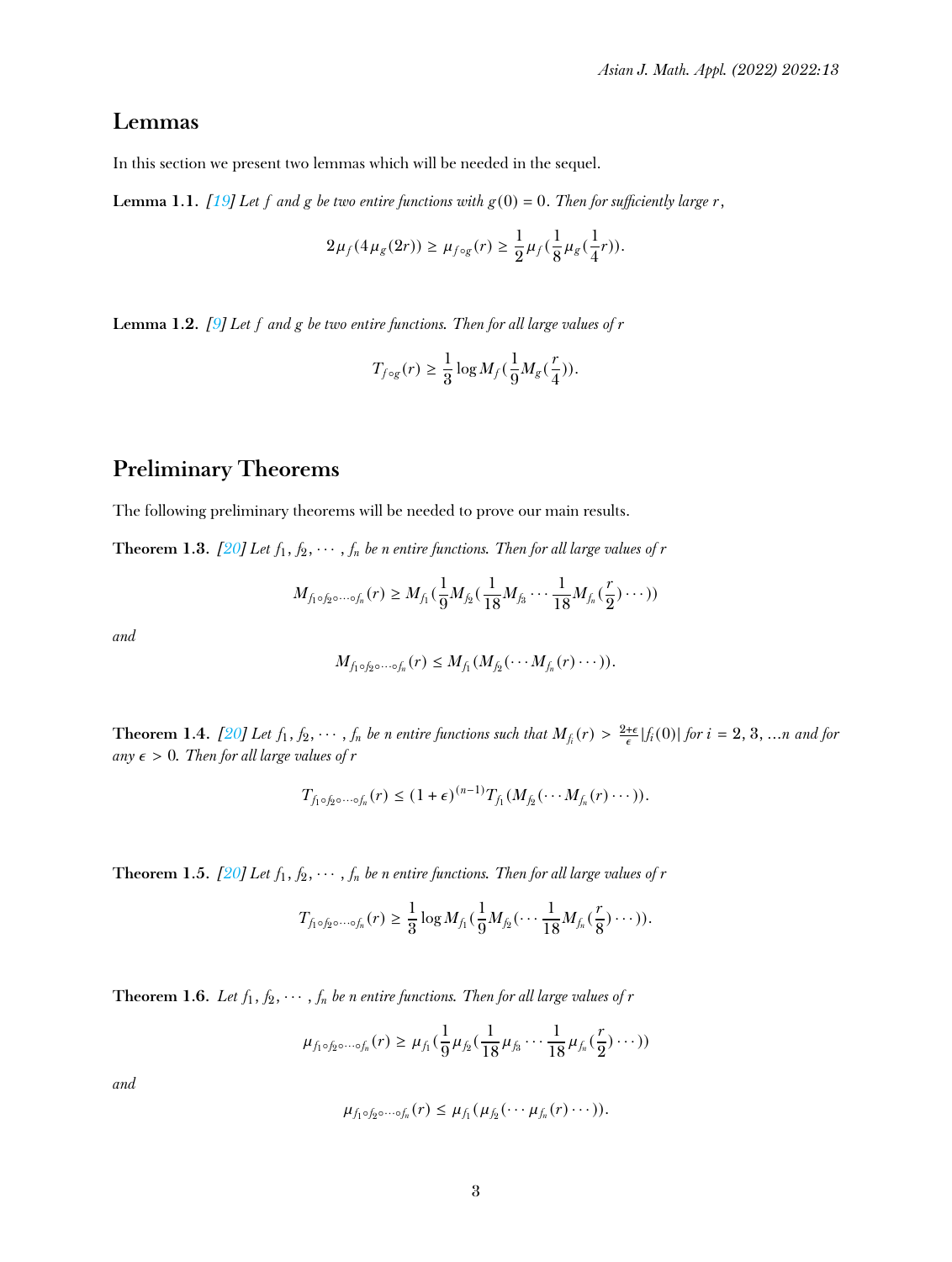**Proof.** For two entire functions  $f_1$  and  $f_2$  we get from Lemma [1.1](#page-2-0)

$$
\mu_{f_1\circ f_2}(r)\geq \frac{1}{2}\mu_{f_1}(\frac{1}{8}\mu_{f_2}(\frac{r}{4})).
$$

Now for three entire functions  $f_1$ ,  $f_2$  and  $f_3$  as in the above we get

$$
\mu_{f_1\circ f_2\circ f_3}(r)\geq \frac{1}{2}\mu_{f_1\circ f_2}(\frac{1}{8}\mu_{f_3}(\frac{r}{4}))\geq \frac{1}{2}\mu_{f_1}(\frac{1}{8}\mu_{f_2}(\frac{1}{16}\mu_{f_3}(\frac{r}{4})).
$$

Similarly for n-functions, we get

$$
\mu_{f_1 \circ f_2 \circ \cdots \circ f_n}(r) \geq \frac{1}{2} \mu_{f_1} \left( \frac{1}{8} \mu_{f_2} \left( \frac{1}{16} \mu_{f_3} \left( \cdots \frac{1}{16} \mu_{f_n} \left( \frac{r}{4} \right) \cdots \right) \right) \right).
$$

And using Lemma [1.1](#page-2-0) successively, we get

$$
\mu_{f_1\circ f_2\circ\cdots\circ f_n}(r)\leq 2\mu_{f_1}(8\mu_{f_2}(\cdots 8\mu_{f_{n-1}}(4\mu_{f_n}(2^{n-1}r))\cdots)).
$$

## **Main Theorems**

In this section we present the main results of the paper.

**Theorem 1.7.** Let  $f_1, f_2, \dots, f_n$  be n entire functions having index pair  $[p_1, q_1]$ ,  $[p_2, q_2]$ ,  $\dots$ ,  $[p_n, q_n]$  respectively  $and$   $0 < B_1 \leq A_1 < \infty$ ,  $\sum_{i=2}^{n-1} B_i > 0$ . *Now* (i) if  $(\sum_{i=2}^{n} p_i + (n-1) - \sum_{i=1}^{n-1} q_i) > 0$  then  $\rho_{\{\sum_{i=1}^{n} p_i + (n-1) - \sum_{i=1}^{n-1} q_i, q_n\}}(f_1 \circ f_2 \circ \cdots \circ f_n) = A_n;$  $(iii)$  if  $(\sum_{i=2}^{n} p_i + (n-1) - \sum_{i=1}^{n-1} q_i) = 0$  then  $B_1A_n \leq \rho_{\left[\sum_{i=1}^n p_i + (n-1) - \sum_{i=1}^{n-1} q_i, q_n\right]}(f_1 \circ f_2 \circ \cdots \circ f_n) \leq A_1A_n;$ (iii) if  $(\sum_{i=2}^n p_i + (n-1) - \sum_{i=1}^{n-1} q_i) < 0$  then  $B_1 \le \rho_{[p_1, \sum_{i=1}^n q_i - \sum_{i=2}^n p_i - (n-1)]} (f_1 \circ f_2 \circ \cdots \circ f_n) \le A_1$ .

**Proof.** Clearly we have

$$
A_1 = \limsup_{r \to \infty} \frac{\log^{[p_1]} T_{f_1}(r)}{\log^{[q_1]} r}, A_2 = \limsup_{r \to \infty} \frac{\log^{[p_2+1]} M_{f_2}(r)}{\log^{[q_2]} r}, \cdots, A_n = \limsup_{r \to \infty} \frac{\log^{[p_n+1]} M_{f_n}(r)}{\log^{[q_n]} r}.
$$
 (1.1)

<span id="page-3-0"></span>So for arbitrary  $\epsilon > 0$  and sufficiently large *r*,

$$
T_{f_1}(r) \le \exp^{\lceil p_1 \rceil} \left\{ (A_1 + \epsilon) \log^{\lceil q_1 \rceil}(r) \right\}, \quad M_{f_2}(r) \le \exp^{\lceil p_2 + 1 \rceil} \left\{ (A_2 + \epsilon) \log^{\lceil q_2 \rceil}(r) \right\}, \cdots
$$

$$
\cdots, M_{f_n}(r) \le \exp^{\lceil p_n + 1 \rceil} \left\{ (A_n + \epsilon) \log^{\lceil q_n \rceil}(r) \right\}. \tag{1.2}
$$

From  $(1.2)$  and using Theorem [1.4,](#page-2-1) for sufficiently large values of *r*, we have

<span id="page-3-1"></span>
$$
T_{f_1 \circ f_2 \circ \cdots \circ f_n}(r) \leq (1+\epsilon)^{(n-1)} T_{f_1}(M_{f_2}(\cdots M_{f_n}(r)\cdots))
$$
  
\n
$$
\leq (1+\epsilon)^{(n-1)} \exp^{[p_1]} \left\{ (A_1+\epsilon) \log^{[q_1]}(M_{f_2}(\cdots M_{f_n}(r)\cdots)) \right\}
$$
  
\n
$$
\leq (1+\epsilon)^{(n-1)} \exp^{[p_1]} \left\{ (A_1+\epsilon) \log^{[q_1]} \left\{ \exp^{[p_2+1]}((A_2+\epsilon) \log^{[q_2]}M_{f_3}(\cdots M_{f_n}(r)\cdots) \right\} \right\}
$$
  
\n
$$
\leq (1+\epsilon)^{(n-1)} \exp^{[p_1]} [(A_1+\epsilon) \log^{[q_1]}(A_3+\epsilon) \log^{[q_3]}M_{f_4}(\cdots M_{f_n}(r)\cdots))]) \right\}
$$
  
\n
$$
= (1+\epsilon)^{(n-1)} \exp^{[p_1]} [(A_1+\epsilon) \exp^{[p_2+1-q_1]} \left\{ (A_2+\epsilon) \exp^{[p_3+1-q_2]}((A_3+\epsilon) \log^{[q_3]}M_{f_4}(\cdots M_{f_n}(r)) \right\}]
$$
  
\n
$$
\vdots
$$
  
\n
$$
\leq (1+\epsilon)^{(n-1)} \exp^{[p_1]} [(A_1+\epsilon) \exp^{[p_2+1-q_1]} \left\{ (A_2+\epsilon) \exp^{[p_3+1-q_2]}((A_3+\epsilon) \log^{[q_3]}M_{f_4}(\cdots M_{f_n}(r)) \right\}].
$$
  
\n
$$
(1.3)
$$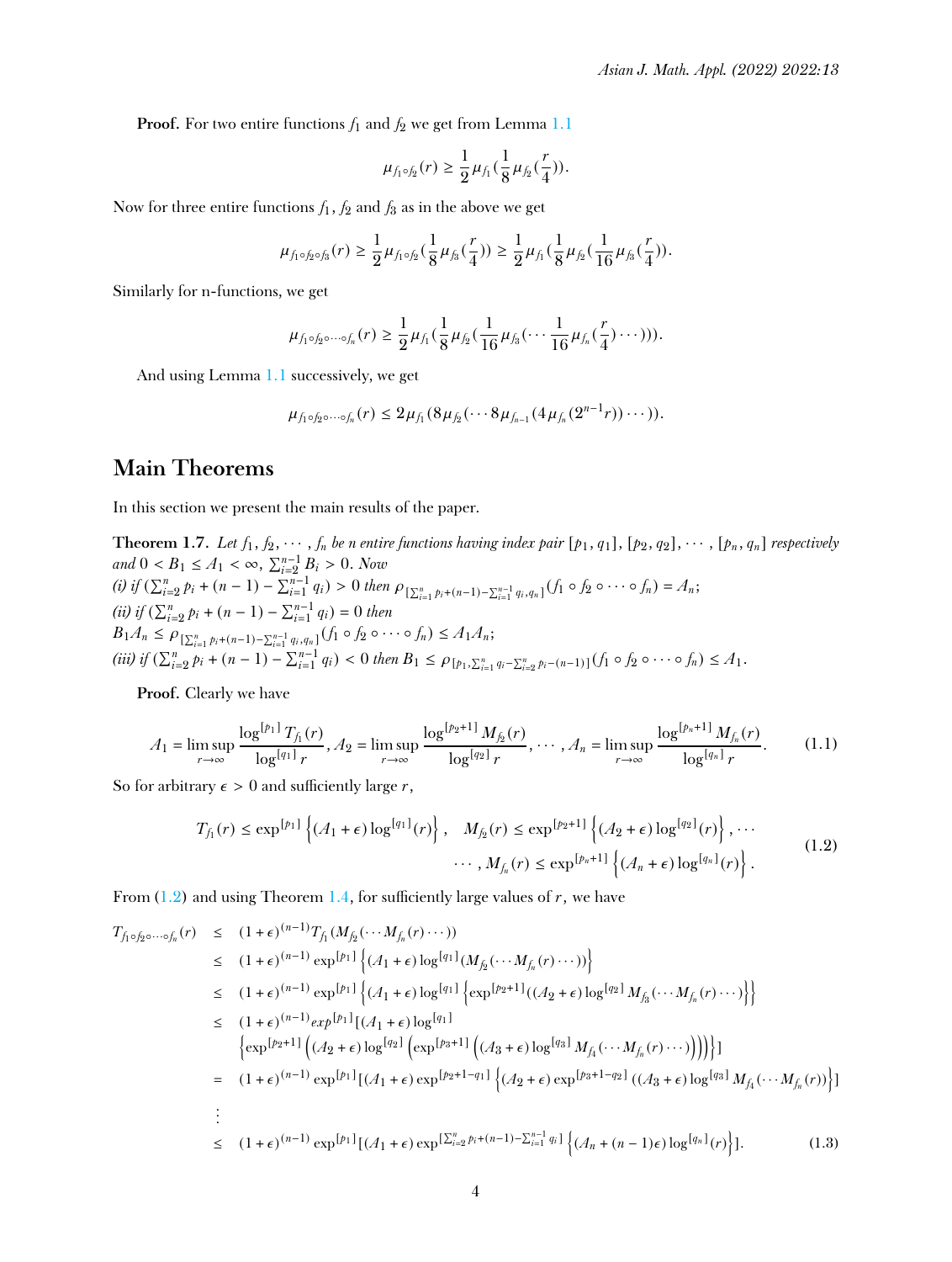Now

(i) if  $(\sum_{i=2}^{n} p_i + (n-1) - \sum_{i=1}^{n-1} q_i) > 0$  then from [\(1.3\)](#page-3-1)

$$
\limsup_{r \to \infty} \frac{\log^{[(\sum_{i=1}^n p_i + (n-1) - \sum_{i=1}^{n-1} q_i)]} T_{f_1 \circ f_2 \circ \cdots \circ f_n}(r)}{\log^{[q_n]} r} \leq A_n,
$$

<span id="page-4-2"></span>since we always have  $(\sum_{i=1}^{n} p_i + (n-1) - \sum_{i=1}^{n-1} q_i) \ge q_n$ . So,

$$
\rho_{[(\sum_{i=1}^{n} p_i + (n-1) - \sum_{i=1}^{n-1} q_i), q_n]}(f_1 \circ f_2 \circ \cdots \circ f_n) \leq A_n.
$$
\n(1.4)

(ii) If  $(\sum_{i=2}^{n} p_i + (n-1) - \sum_{i=1}^{n-1} q_i) = 0$  then since  $p_1 \ge q_n$  we have from [\(1.3\)](#page-3-1)

$$
\rho_{[p_1, q_n]}(f_1 \circ f_2 \circ \cdots \circ f_n) \le A_1 A_n.
$$
\n(iii) If  $(\sum_{i=2}^n p_i + (n-1) - \sum_{i=1}^{n-1} q_i) < 0$  then  $(\sum_{i=1}^n q_i - \sum_{i=2}^n p_i - (n-1)) \ge 1$  and we from (1.3)

\n
$$
\rho_{[p_1, (\sum_{i=1}^n q_i - \sum_{i=2}^n p_i - (n-1))]}(f_1 \circ f_2 \circ \cdots \circ f_n) \le A_1,
$$

<span id="page-4-0"></span>as  $p_1 \geq (\sum_{i=1}^n q_i - \sum_{i=2}^n p_i - (n-1)).$ Since  $A_n > 0$ , there exists a sequence  $\{r_n\} \to \infty$  such that for any  $\epsilon$   $(0 < \epsilon < A_n)$  and sufficiently large  $r_n$ , we have

$$
M_{f_n}(r_n) \ge \exp^{[p_n+1]} \left\{ (A_n - \epsilon) \log^{[q_n]}(r_n) \right\}.
$$
 (1.5)

Now using Theorem [1.5](#page-2-2) for sufficiently large  $r_n$ , we have from  $(1.5)$ 

<span id="page-4-1"></span>
$$
T_{f_1 \circ f_2 \circ \cdots \circ f_n} (r_n) \geq \frac{1}{3} \log M_{f_1} (\frac{1}{9} M_{f_2} (\cdots \frac{1}{18} M_{f_n} (\frac{r_n}{8}) \cdots))
$$
  
\n
$$
\geq \frac{1}{3} \exp\left[r_1\right] \left\{ (B_1 - \varepsilon) \log\left[ q_1 \right] (\frac{1}{9} M_{f_2} (\frac{1}{9} M_{f_3} (\cdots \frac{1}{18} M_{f_n} (\frac{r_n}{8}) \cdots)) \right\}
$$
  
\n
$$
\geq \frac{1}{3} \exp\left[r_1\right] \left\{ (B_1 - 2\varepsilon) \log\left[ q_1 \right] \exp\left[ p_2 + 1 \right] \left\{ (B_2 - \varepsilon) \log\left[ q_2 \right] (\frac{1}{9} M_{f_3} (\frac{1}{18} M_{f_4} (\cdots \frac{1}{18} M_{f_n} (\frac{r_n}{8}) \cdots)) \right] \right\}
$$
  
\n
$$
\geq \frac{1}{3} \exp\left[r_1\right] \left\{ (B_1 - 2\varepsilon) \log\left[ q_1 \right] \exp\left[ p_2 + 1 \right] \left\{ (B_2 - 2\varepsilon) \log\left[ q_2 \right] \exp\left[ p_3 + 1 \right] \left\{ (B_3 - 2\varepsilon) (\log\left[ q_3 \right] ((\frac{1}{18} M_{f_4} (\cdots \frac{1}{18} M_{f_n} (\frac{r_n}{8}) \cdots))) \right] \right\}
$$
  
\n
$$
\geq \frac{1}{3} \exp\left[r_1\right] \left\{ (B_1 - 2\varepsilon) \exp\left[ \sum_{i=2}^n p_i + (n-1) - \sum_{i=1}^{n-1} q_i \right] \left\{ (A_n - (n-1)\varepsilon) (\log\left[ q_n \right] (r_n) + O(1)) \right\} \right\}.
$$
  
\n(1.5)

Now (i) if  $(\sum_{i=2}^{n} p_i + (n-1) - \sum_{i=1}^{n-1} q_i) > 0$  then from [\(1.7\)](#page-4-1) we have

$$
\limsup_{r \to \infty} \frac{\log^{[(\sum_{i=1}^{n} p_i + (n-1) - \sum_{i=1}^{n-1} q_i)]} T_{f_1 \circ f_2 \circ \cdots \circ f_n}(r)}{\log^{[q_n]} r} \ge A_n
$$

<span id="page-4-3"></span>i.e.,

$$
\rho_{[(\sum_{i=1}^{n} p_i + (n-1) - \sum_{i=1}^{n-1} q_i), q_n]}(f_1 \circ f_2 \circ \cdots \circ f_n) \ge A_n.
$$
\n(1.8)

So, from  $(1.4)$  and  $(1.8)$  we have

 $P[(\sum_{i=2}^{n} p_i + (n-1) - \sum_{i=1}^{n-1} q_i), q_n]$   $(f_1 \circ f_2 \circ \cdots \circ f_n) = A_n$ .

(ii) If  $(\sum_{i=2}^{n} p_i + (n-1) - \sum_{i=1}^{n-1} q_i) = 0$  then from [\(1.7\)](#page-4-1) we have

$$
\rho_{[p_1,q_n]}(f_1\circ f_2\circ\cdots\circ f_n)\geq B_1A_n.
$$

(iii) If  $(\sum_{i=2}^{n} p_i + (n-1) - \sum_{i=1}^{n-1} q_i) < 0$  then from [\(1.7\)](#page-4-1) and since  $(\sum_{i=1}^{n} q_i - \sum_{i=2}^{n} p_i - (n-1)) \ge 1$  we get

$$
\rho_{[p_1,(\sum_{i=1}^n q_i - \sum_{i=2}^n p_i - (n-1))]}(f_1 \circ f_2 \circ \cdots \circ f_n) \geq B_1
$$

This completes the proof.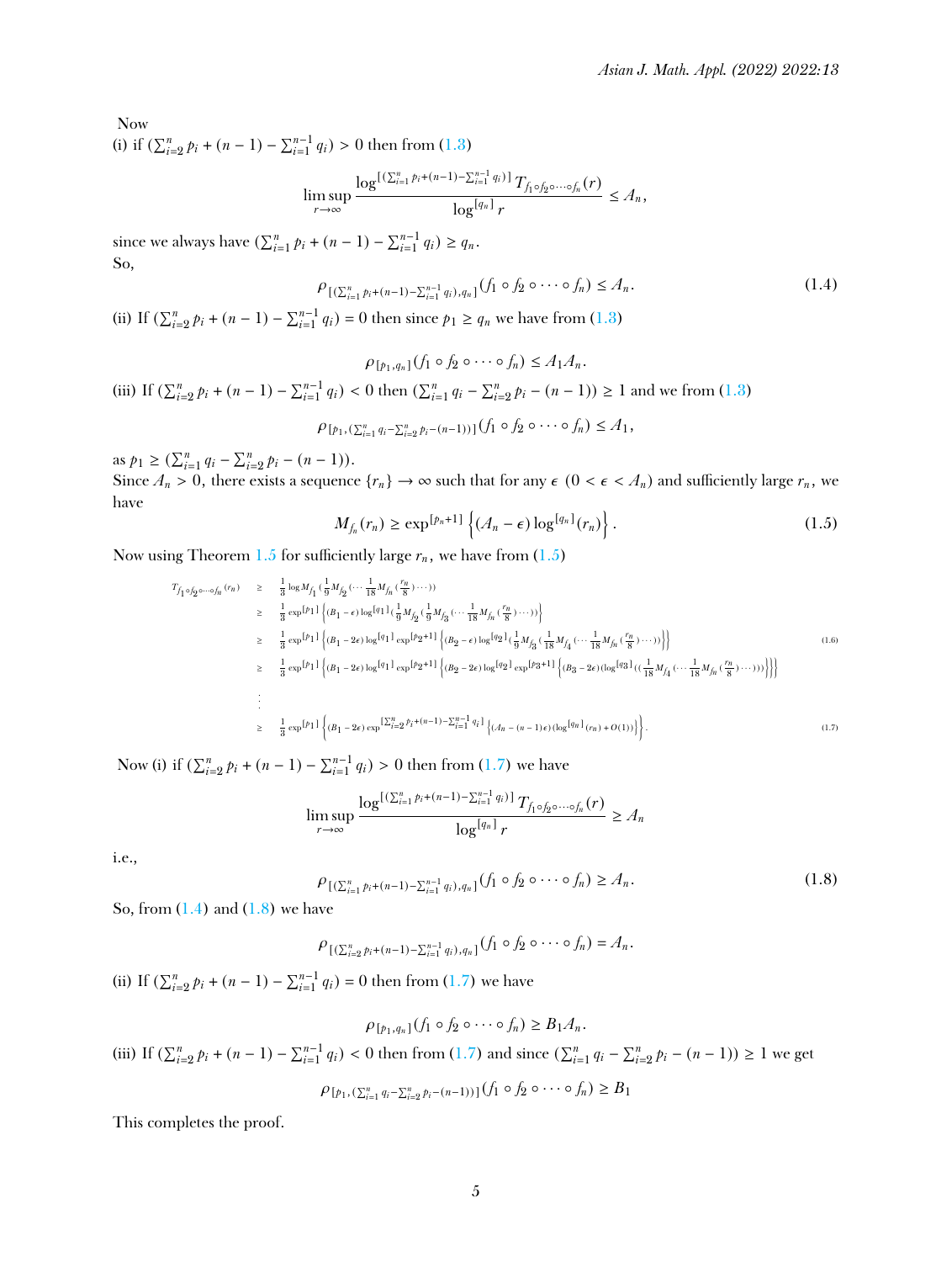**Theorem 1.8.** Let  $f_1, f_2, \dots, f_n$  be n entire functions having index pair  $[p_1, q_1]$ ,  $[p_2, q_2]$ ,  $\dots$ ,  $[p_n, q_n]$  respectively *and*  $0 < A_1 < \infty$ ,  $0 < \sum_{i=2}^{n-1} B_i < \infty$ ,  $0 < B_n \le A_n < \infty$ . *Now* (i) if  $(\sum_{i=2}^{n} p_i + (n-1) - \sum_{i=1}^{n-1} q_i) > 0$  then  $B_n \le \rho_{\left[\sum_{i=1}^{n} p_i + (n-1) - \sum_{i=1}^{n-1} q_i, q_n\right]}(f_1 \circ f_2 \circ \cdots \circ f_n) \le A_n;$  $(iii)$  if  $(\sum_{i=2}^{n} p_i + (n-1) - \sum_{i=1}^{n-1} q_i) = 0$  then  $A_1B_n \le \rho_{[p_1,q_n]}(f_1 \circ f_2 \circ \cdots \circ f_n) \le A_1A_n;$ (iii) if  $(\sum_{i=2}^n p_i + (n-1) - \sum_{i=1}^{n-1} q_i) < 0$  then  $\rho_{[p_1, \sum_{i=1}^n q_i - \sum_{i=2}^n p_i - (n-1)]}(f_1 \circ f_2 \circ \cdots \circ f_n) = A_n$ .

**Proof.** Since  $A_1 > 0$ , there exists a sequence  $\{R_n\} \to \infty$  such that for any  $\epsilon$  ( $0 < \epsilon < A_1$ ), we have

$$
M_{f_1}(R_n) \geq \exp^{[p_1+1]} \left\{ (A_1 - \epsilon) \log^{[q_1]}(R_n) \right\}.
$$

Now  $M_{f_n}(r)$  being an increasing continuous function, there exists a sequence  $\{r_n\} \to \infty$  satisfying

<span id="page-5-0"></span>
$$
R_n=\frac{1}{18}M_{f_n}(\frac{r_n}{2})\geq \frac{1}{3}\exp^{[p_n+1]}\left\{(B_n-\epsilon)\log^{[q_n]}(\frac{r_n}{2})\right\}.
$$

From Theorem [1.3,](#page-2-3) for sufficiently large  $\{r_n\}$ 

$$
\begin{split} M_{f_1 \circ f_2 \circ \cdots \circ f_n}(r_n) & \geq M_{f_1} \left( \frac{1}{9} M_{f_2} \left( \frac{1}{18} M_{f_3} \left( \cdots \frac{1}{18} M_{f_n} \left( \frac{r_n}{2} \right) \cdots \right) \right) \right) \\ & \geq \exp\left[ p_1 + 1 \right] \left\{ (A_1 - \epsilon) \log\left[ q_1 \right] \frac{1}{9} M_{f_2} \left( \frac{1}{18} M_{f_3} \left( \cdots \frac{1}{18} M_{f_n} \left( \frac{r_n}{2} \right) \cdots \right) \right\} \\ & \geq \exp\left[ p_1 + 1 \right] \left\{ (A_1 - \epsilon) \log\left[ q_1 \right] (\exp\left[ p_2 + 1 \right] \left\{ (B_2 - \epsilon) \log\left[ q_2 \right] \frac{1}{18} M_{f_3} \left( \cdots \frac{1}{18} M_{f_n} \left( \frac{r_n}{2} \right) \cdots \right) + O(1) \right\} \right\} \\ & \geq \exp\left[ p_1 + 1 \right] \left\{ (A_1 - \epsilon) \log\left[ q_1 \right] (\exp\left[ p_2 + 1 \right] \left\{ (B_2 - \epsilon) \log\left[ q_2 \right] \exp\left[ p_3 + 1 \right] \left\{ (B_3 - \epsilon) (\log\left[ q_3 \right] \left( \frac{1}{18} M_{f_4} \left( \cdots \frac{1}{18} M_{f_n} \left( \frac{r_n}{2} \right) \cdots \right) \right) + O(1) \right) \right\} \right\} \\ & \geq \exp\left[ p_1 + 1 \right] \left\{ (A_1 - \epsilon) \exp\left[ p_2 + 1 - q_1 \right] \left\{ (B_2 - \epsilon) \exp\left[ p_3 + 1 - q_2 \right] \left\{ (B_3 - \epsilon) (\log\left[ q_3 \right] \left( \frac{1}{18} M_{f_4} \left( \cdots \frac{1}{18} M_{f_n} \left( \frac{r_n}{2} \right) \cdots \right) \right) + O(1) \right) \right\} \right\} \\ & \vdots \\ & \geq \exp\left[ p
$$

Now,

(i) if  $(\sum_{i=2}^{n} p_i + (n-1) - \sum_{i=1}^{n-1} q_i) > 0$ , then from [\(1.9\)](#page-5-0)

<span id="page-5-2"></span><span id="page-5-1"></span>
$$
\rho_{[(\sum_{i=1}^{n} p_i + (n-1) - \sum_{i=1}^{n-1} q_i), q_n]}(f_1 \circ f_2 \circ \cdots \circ f_n) \ge B_n.
$$
\n(1.10)

Also from Theorem [1.3,](#page-2-3) we have for large values of *r*

 $M_{f_1\circ f_2\circ\cdots\circ f_n}\left(r\right)\leq M_{f_1}\left(M_{f_2}\left(\cdots M_{f_n}\left(r\right)\cdots\right)\right)$  $\le \exp^{\left[ p_1+1\right] } \left\{ (A_1+\epsilon)\log^{\left[ q_1\right] } M_{\int_2} (M_{\int_3}(\cdots M_{\int_n}(r)\cdots)) \right\}$  $\le \exp^{\left[\beta_1+1\right]}\left\{\left(\mathcal{A}_1+\epsilon\right)\log^{\left[\mathcal{A}_1\right]}\left(\exp^{\left[\beta_2+1\right]}\left\{\left(\mathcal{A}_2+\epsilon\right)\log^{\left[\mathcal{A}_2\right]}\mathcal{M}_{\mathcal{J}_3}\left(\mathcal{M}_{\mathcal{J}_4}\left(\cdots\mathcal{M}_{\mathcal{J}_n}\left(r\right)\cdots\right)\right)\right\}\right)$  $\le \exp^{\left[p_1+1\right]}\left\{\left(A_1+\epsilon\right)\log^{\left[q_1\right]}\left\{\exp^{\left[p_2+1\right]}\left\{\left(A_2+\epsilon\right)\log^{\left[q_2\right]}\left(\exp^{\left[p_3+1\right]}\left\{\left(A_3+\epsilon\right)\log^{\left[q_3\right]}\rightM_{\int_4}\left(M_{\int_5}\left(\cdots M_{\int_1}\left(r\right)\cdots\right)\right)\right\}\right\}\right\}$  $\le \exp^{\left[p_1+1\right]}\left\{\left(A_1+\epsilon\right)\left(\exp^{\left[p_2+1-q_1\right]}\left\{\left(A_2+\epsilon\right)\exp^{\left[p_3+1-q_2\right]}\left\{\left(A_3+\epsilon\right)\log^{\left[q_3\right]}\mathcal{M}_{f_4}\left(\mathcal{M}_{f_5}\left(\cdots \mathcal{M}_{f_n}\left(r\right)\cdots\right)\right)\right\}\right\}\right\}$ . .  $\le \exp^{\left[p_1+1\right]}\left\{\left(\mathcal{A}_1+\epsilon\right)\exp^{\left[\sum_{i=2}^n p_i+(n-1)-\sum_{i=1}^{n-1}q_i\right]}\left\{\left(\mathcal{A}_n+(n-1)\epsilon\right)\log^{\left[q_n\right]}(r)\right\}\right\}.$ (1.11)

So for  $(\sum_{i=2}^{n} p_i + (n-1) - \sum_{i=1}^{n-1} q_i) > 0$ , we have from  $(1.11)$ 

<span id="page-5-3"></span>
$$
\rho_{\left[\sum_{i=1}^{n} p_i + (n-1) - \sum_{i=1}^{n-1} q_i, q_n\right]}(f_1 \circ f_2 \circ \cdots \circ f_n) \leq A_n.
$$
\n(1.12)

Hence (i) follows from the  $(1.10)$  and  $(1.12)$ . (ii) If  $(\sum_{i=2}^{n} p_i + (n-1) - \sum_{i=1}^{n-1} q_i) = 0$ , then from [\(1.9\)](#page-5-0)

$$
\rho_{[p_1,q_n]}(f_1\circ f_2\circ\cdots\circ f_n)\geq A_1B_n;
$$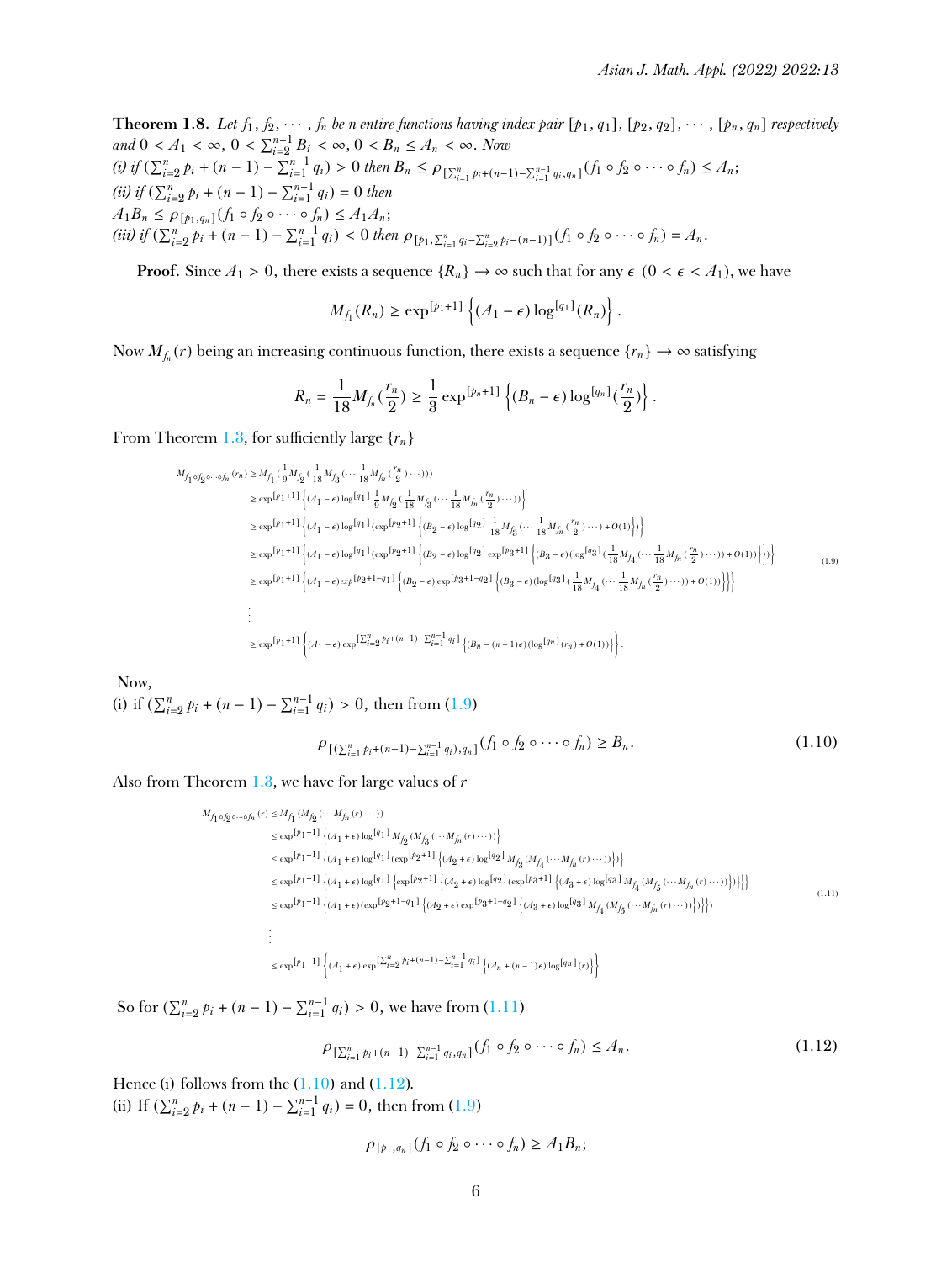and from  $(1.11)$ 

$$
\rho_{[p_1,q_n]}(f_1\circ f_2\circ\cdots\circ f_n)\leq A_1A_n.
$$

So,

$$
A_1B_n \leq \rho_{[p_1,q_n]}(f_1 \circ f_2 \circ \cdots \circ f_n) \leq A_1A_n.
$$

This completes the proof of (ii).

(iii) If  $(\sum_{i=2}^{n} p_i + (n-1) - \sum_{i=1}^{n-1} q_i) < 0$ , then from [\(1.9\)](#page-5-0)

$$
\rho_{[p_1,\sum_{i=1}^n q_i - \sum_{i=2}^n p_i - (n-1)]}(f \circ g \circ h) \geq A_1.
$$

and from  $(1.11)$ 

$$
\rho_{[p_1,\sum_{i=1}^n q_i - \sum_{i=2}^n p_i - (n-1)]} (f_1 \circ f_2 \circ \cdots \circ f_n) \leq A_1.
$$

Consequently,

$$
\rho_{[p_1,\sum_{i=1}^n q_i-\sum_{i=2}^n p_i-(n-1)]}(f_1\circ f_2\circ\cdots\circ f_n)=A_1.
$$

This completes the proof of (iii).

<span id="page-6-0"></span>**Theorem 1.9.** Let  $f_1, f_2, \dots, f_n$  be n entire functions having index pair  $[p_1, q_1]$ ,  $[p_2, q_2]$ ,  $\dots$ ,  $[p_n, q_n]$  respectively.  $(1)$  *If*  $(\sum_{i=2}^{n} p_i + (n-1) - \sum_{i=1}^{n-1} q_i) > 0$ *and* (i)  $q_1 > q_n$  *and*  $B_n > 0$ , *then* 

$$
\lim_{r\to\infty}\frac{\log^{[\sum_{i=1}^{n}p_i+n-\sum_{i=1}^{n-1}q_i]}\,M_{f_1\circ f_2\circ\cdots\circ f_n}(r)}{\log^{[p_1+1]}\,M_{f_1}(r)}=\infty;
$$

*(ii)*  $q_1 = q_n$  *and*  $0 < A_1, B_1, B_n, A_n < \infty$ *, then* 

$$
\frac{B_n}{A_1} \leq \lim_{r \to \infty} \frac{\log^{[\sum_{i=1}^n p_i + n - \sum_{i=1}^{n-1} q_i]} M_{f_1 \circ f_2 \circ \cdots \circ f_n}(r)}{\log^{[p_1 + 1]} M_{f_1}(r)} \leq \frac{A_n}{B_1};
$$

*(iii)*  $q_1 < q_n$  *and*  $B_1 > 0$ *, then* 

$$
\lim_{r\to\infty}\frac{\log^{[\sum_{i=1}^n p_i+n-\sum_{i=1}^{n-1} q_i]} M_{f_1\circ f_2\circ\cdots\circ f_n}(r)}{\log^{[p_1+1]} M_{f_1}(r)}=0.
$$

 $(2) If (\sum_{i=2}^{n} p_i + (n-1) - \sum_{i=1}^{n-1} q_i) = 0$ *and* (*i*)  $q_1 > q_n$  *and*  $B_1, B_n > 0$ , *then* 

$$
\lim_{r\to\infty}\frac{\log^{[p_1+1]}M_{f_1\circ f_2\circ\cdots\circ f_n}(r)}{\log^{[p_1+1]}M_{f_1}(r)}=\infty;
$$

*(ii)*  $q_1 = q_n$  *and*  $0 < A_1, B_1, B_n, A_n < \infty$ *, then* 

$$
\frac{B_n B_1}{A_1} \le \lim_{r \to \infty} \frac{\log^{[p_1+1]} M_{f_1 \circ f_2 \circ \cdots \circ f_n}(r)}{\log^{[p_1+1]} M_{f_1}(r)} \le \frac{A_1 A_n}{B_1};
$$

*(iii)*  $q_1 < q_n$  *and*  $0 < A_1, B_1, B_n, A_n < \infty$ *, then* 

$$
\lim_{r \to \infty} \frac{\log^{[p_1+1]} M_{f_1 \circ f_2 \circ \cdots \circ f_n}(r)}{\log^{[p_1+1]} M_{f_1}(r)} = 0.
$$

 $(3)$  *If*  $(\sum_{i=2}^{n} p_i + (n-1) - \sum_{i=1}^{n-1} q_i) < 0$  and  $0 < A_1, B_1 < \infty$ , then lim*r*→∞  $\log^{[p_1 + 1]} M_{f_1 \circ f_2 \circ \cdots \circ f_n}(r)$  $\log^{[p_1+1]} M_{f_1}(r)$  $=\infty$ .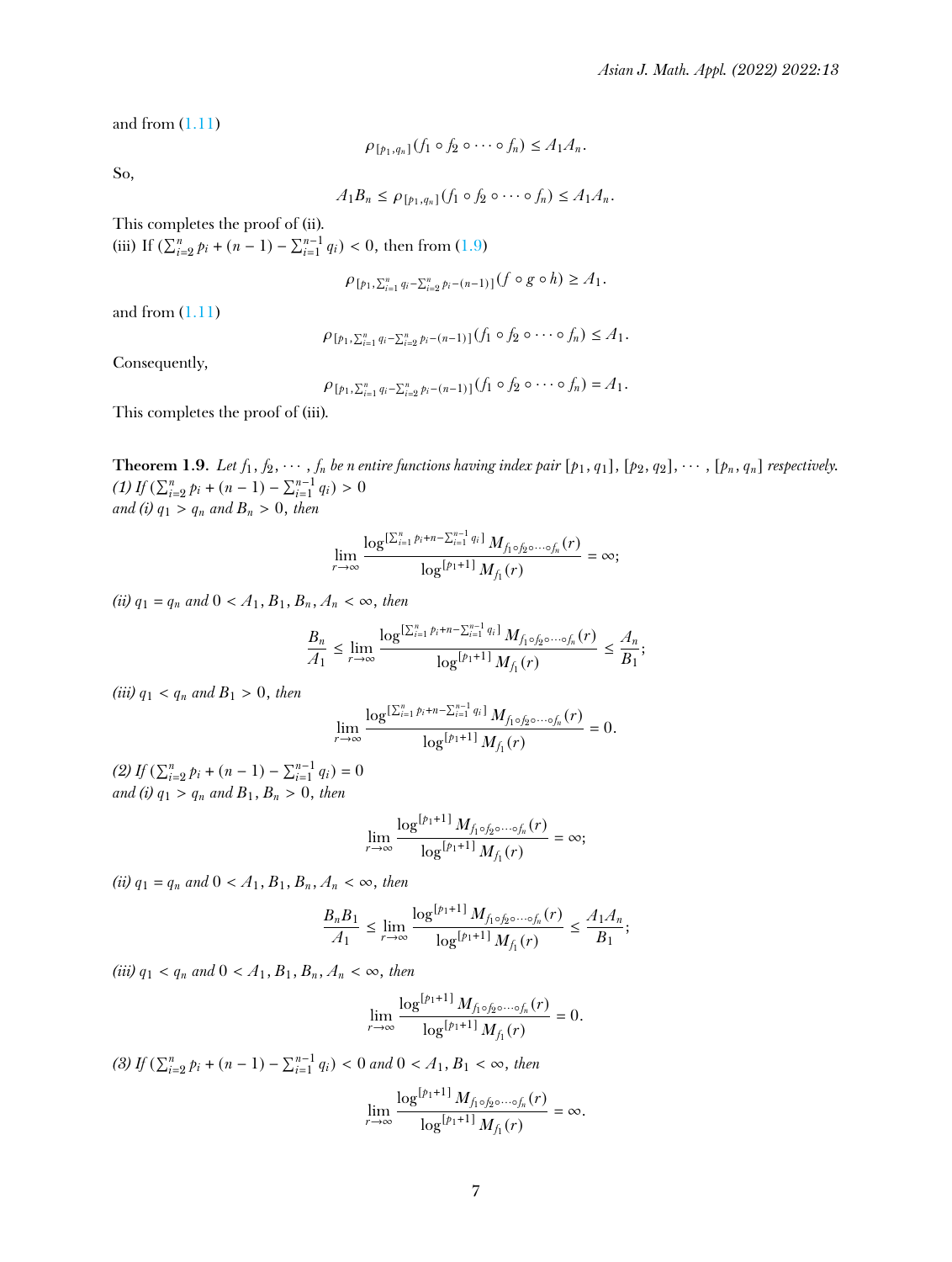**Proof.** Using Theorem [1.3](#page-2-3) and for  $\epsilon > 0$  there exists a positive number  $r_0$  such that for all  $r > r_0$ 

$$
M_{f_1 \circ f_2 \circ \cdots \circ f_n}(r) \ge M_{f_1}(\frac{1}{9}M_{f_2}(\frac{1}{18}M_{f_3}\cdots\frac{1}{18}M_{f_n}(\frac{r}{2})\cdots))
$$
  
\n
$$
\ge \exp^{\lceil p_1+1 \rceil} \left\{ (B_1 - \epsilon) \log^{\lceil q_1 \rceil}(\frac{1}{9}M_{f_2}(\frac{1}{18}M_{f_3}\cdots\frac{1}{18}M_{f_n}(\frac{r}{2})\cdots)) \right\}
$$
  
\n
$$
\ge \exp^{\lceil p_1+1 \rceil} \left\{ (B_1 - \epsilon) \log^{\lceil q_1 \rceil}(\exp^{\lceil p_2+1 \rceil} \left\{ (B_2 - \epsilon) \log^{\lceil q_2 \rceil}(\frac{1}{18}M_{f_3}(\frac{1}{18}M_{f_4}\cdots\frac{1}{18}M_{f_n}(\frac{r}{2})\cdots)) \right\} \right\} + O(1)
$$
  
\n
$$
\vdots
$$
  
\n
$$
\ge \exp^{\lceil p_1+1 \rceil} \left\{ (B_l - \epsilon) \exp^{\lceil (\sum_{i=2}^n p_i + (n-1) - \sum_{i=1}^{n-1} q_i) \rceil} \left\{ (B_n - (n-1)\epsilon) \log^{\lceil q_n \rceil}(r) \right\} \right\} + O(1)
$$
  
\n(1.13)

<span id="page-7-1"></span>and

<span id="page-7-0"></span>
$$
\begin{split} M_{f_1 \circ f_2 \circ \cdots \circ f_n}(r) &\leq M_{f_1} (M_{f_2} (\cdots M_{f_n}(r) \cdots)) \\ &\leq \exp^{[p_1+1]} \left\{ (A_1 + \epsilon) \log^{[q_1]} M_{f_2} (M_{f_3} (\cdots M_{f_n}(r) \cdots)) \right\} \\ &\leq \exp^{[p_1+1]} \left\{ (A_1 + \epsilon) \log^{[q_1]} (\exp^{[p_2+1]} \left\{ (A_2 + \epsilon) \log^{[q_2]} M_{f_3} (M_{f_4} (\cdots M_{f_n}(r) \cdots)) \right\} ) \right\} \\ &\leq \exp^{[p_1+1]} \left\{ (A_1 + \epsilon) \log^{[q_1]} \left\{ \exp^{[p_2+1]} \left\{ (A_2 + \epsilon) \log^{[q_2]} (\exp^{[p_3+1]} \left\{ (A_3 + \epsilon) \log^{[q_3]} M_{f_4} (M_{f_5} (\cdots M_{f_n}(r) \cdots)) \right\} \right\} \right\} \\ &\leq \exp^{[p_1+1]} \left\{ (A_1 + \epsilon) (\exp^{[p_2+1-q_1]} \left\{ (A_2 + \epsilon) \exp^{[p_3+1-q_2]} \left\{ (A_3 + \epsilon) \log^{[q_3]} M_{f_4} (M_{f_5} (\cdots M_{f_n}(r) \cdots)) \right\} \right\} \right\} \end{split} \tag{1.14}
$$

<span id="page-7-2"></span> $\le \exp^{\left[\beta_1+1\right]}\left\{\left(\mathcal{A}_1+\epsilon\right)\exp^{\left[\sum_{i=2}^n\beta_i+(n-1)-\sum_{i=1}^{n-1}q_i\right]}\left\{\left(\mathcal{A}_n+(n-1)\epsilon\right)\log^{\left[q_n\right]}(r)\right\}\right\}.$ 

Also for all large values of *r*,

$$
\exp^{\lceil p_1+1 \rceil} \left\{ (B_l - \epsilon) \log^{\lceil q_1 \rceil} r \right\} \le M_{f_1}(r) \le \exp^{\lceil p_1 + 1 \rceil} \left\{ (A_1 + \epsilon) \log^{\lceil q_1 \rceil} r \right\} \tag{1.15}
$$

Now we consider the following three cases.

**Case I.**  $(\sum_{i=2}^{n} p_i + (n-1) - \sum_{i=1}^{n-1} q_i) > 0$ . Then from [\(1.13\)](#page-7-0), [\(1.14\)](#page-7-1) and [\(1.15\)](#page-7-2)

$$
\frac{(A_n + (n-1)\epsilon) \log^{[q_n]}(r)}{(B_1 - \epsilon) \log^{[q_1]}r} \ge \frac{\log^{\lfloor \sum_{i=1}^n p_i + n - \sum_{i=1}^{n-1} q_i \rfloor} M_{f_1 \circ f_2 \circ \cdots \circ f_n}(r)}{\log^{[p_1 + 1]} M_{f_1}(r)} \ge \frac{(B_n - (n-1)\epsilon) \log^{[q_n]}(r) + O(1)}{(A_1 + \epsilon) \log^{[q_1]}r}.
$$
(1.16)

(i) When  $q_1 > q_n$ . Since  $B_n > 0$ , from  $(1.16)$ 

<span id="page-7-3"></span>
$$
\lim_{r\to\infty}\frac{\log^{[\sum_{i=1}^{n}p_i+n-\sum_{i=1}^{n-1}q_i]}\,M_{f_1\circ f_2\circ\cdots\circ f_n}(r)}{\log^{[p_1+1]}\,M_{f_1}(r)}=\infty.
$$

(ii) When  $q_1 = q_n$ . Since  $0 < A_1, B_1, B_n, A_n < \infty$ , from [\(1.16\)](#page-7-3)

$$
\frac{B_n}{A_1} \leq \lim_{r \to \infty} \frac{\log^{[\sum_{i=1}^n p_i + n - \sum_{i=1}^{n-1} q_i]} M_{f_1 \circ f_2 \circ \cdots \circ f_n}(r)}{\log^{[p_1 + 1]} M_{f_1}(r)} \leq \frac{A_n}{B_1}.
$$

(iii) When  $q_1 < q_n$ . Since  $B_1 > 0$ , from  $(1.16)$ 

$$
\lim_{r\to\infty}\frac{\log^{[\sum_{i=1}^n p_i+n-\sum_{i=1}^{n-1} q_i] } M_{f_1\circ f_2\circ\cdots\circ f_n}(r)}{\log^{[p_1+1]} M_{f_1}(r)}=0.
$$

**Case II.**  $(\sum_{i=2}^{n} p_i + (n-1) - \sum_{i=1}^{n-1} q_i) = 0$ . Then from [\(1.13\)](#page-7-0), [\(1.14\)](#page-7-1) and [\(1.15\)](#page-7-2)

$$
\frac{\left(\mathcal{A}_1+\epsilon\right)\left(\mathcal{A}_n+(n-1)\epsilon\right)\log\left[q_n\right]_{(r)}}{\left(\mathcal{B}_1-\epsilon\right)\log\left[q_1\right]_{r}}\geq \frac{\log^{\left[\sum_{i=1}^n p_i+n-\sum_{i=1}^{n-1}q_i\right]}\mathcal{M}_{\int_{1}\circ\int_{2}^{\infty}\circ\cdots\circ\int_{n}}(r)}{\log^{\left[p_1+1\right]}\mathcal{M}_{\int_{1}}\left(r\right)}\geq \frac{\left(\mathcal{B}_1-\epsilon\right)\left(\mathcal{B}_n-(n-1)\epsilon\right)\log\left[q_n\right]_{(r)}+O(1)}{\left(\mathcal{A}_1+\epsilon\right)\log^{\left[q_1\right]}\left(r\right)}.\tag{1.17}
$$

(i) When  $q_1 > q_n$ . Since  $B_1, B_n > 0$ , from [\(1.17\)](#page-7-4)

<span id="page-7-4"></span>
$$
\lim_{r\to\infty}\frac{\log^{[p_1+1]}M_{f_1\circ f_2\circ\cdots\circ f_n}(r)}{\log^{[p_1+1]}M_{f_1}(r)}=\infty.
$$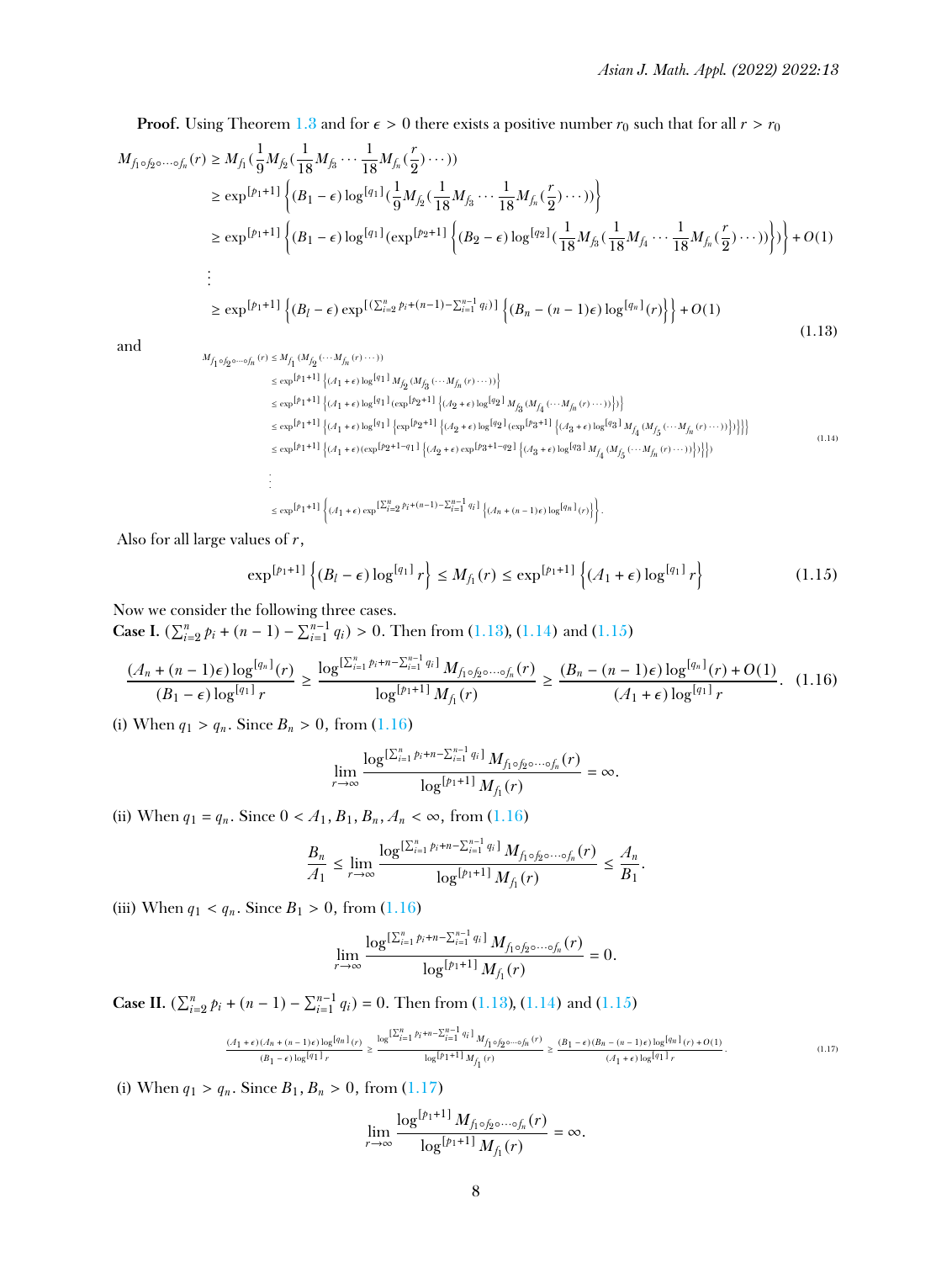(ii) When  $q_1 = q_n$ . Since  $0 < A_1, B_1, B_n, A_n < \infty$ , from [\(1.17\)](#page-7-4)

$$
\frac{B_1B_n}{A_1} \le \lim_{r \to \infty} \frac{\log^{[p_1+1]} M_{f_1 \circ f_2 \circ \cdots \circ f_n}(r)}{\log^{[p_1+1]} M_{f_1}(r)} \le \frac{A_1 A_n}{B_1}.
$$

(iii) When  $q_1 < q_n$ . Since  $0 < A_1, B_1, B_n, A_n < \infty$ , from [\(1.17\)](#page-7-4)

$$
\lim_{r\to\infty}\frac{\log^{[p_1+1]}M_{f_1\circ f_2\circ\cdots\circ f_n}(r)}{\log^{[p_1+1]}M_{f_1}(r)}=0.
$$

**Case III.**  $(\sum_{i=2}^{n} p_i + (n-1) - \sum_{i=1}^{n-1} q_i)$  < 0. Since  $p_n \ge q_n \ge 1$ , we have from [\(1.13\)](#page-7-0) and [\(1.15\)](#page-7-2) and 0 <  $A_1, B_1 < \infty$ , we have

$$
\lim_{r \to \infty} \frac{\log^{[p_1]} M_{f_1 \circ f_2 \circ \cdots \circ f_n}(r)}{\log^{[p_1+1]} M_{f_1}(r)} \ge \frac{(B_1 - \epsilon) \log^{\left[\sum_{i=1}^n q_i - \sum_{i=2}^n p_i - (n-1)\right]}(r)}{(A_1 + \epsilon) \log^{[q_1]} r} \to \infty.
$$
\n(1.18)

In terms of  $\mu(r, f)$  instead of  $M(r, f)$  Theorem [1.9](#page-6-0) can be stated as follows:

<span id="page-8-0"></span>**Theorem 1.10.** Let  $f_1, f_2, \dots, f_n$  be n entire functions having index pair  $[p_1, q_1]$ ,  $[p_2, q_2]$ ,  $\dots$ ,  $[p_n, q_n]$  respectively. *Then*

 $(1)$  *If*  $(\sum_{i=2}^{n} p_i + (n-1) - \sum_{i=1}^{n-1} q_i) > 0$ *and* (i)  $q_1 > q_n$  *and*  $B_n > 0$ , *then* 

$$
\lim_{r\to\infty}\frac{\log^{[\sum_{i=1}^{n}p_{i}+n-\sum_{i=1}^{n-1}q_{i}]}\mu_{f_{1}\circ f_{2}\circ\cdots\circ f_{n}}(r)}{\log^{[p_{1}+1]}\mu_{f_{1}}(r)}=\infty;
$$

*(ii)*  $q_1 = q_n$  *and*  $0 < A_1, B_n < \infty$ *, then* 

$$
\lim_{r\to\infty}\frac{\log^{[\sum_{i=1}^n p_i+n-\sum_{i=1}^{n-1}q_i]}\mu_{f_1\circ f_2\circ\cdots\circ f_n}(r)}{\log^{[p_1+1]}\mu_{f_1}(r)}\geq \frac{B_n}{A_1};
$$

 $(2) If (\sum_{i=2}^{n} p_i + (n-1) - \sum_{i=1}^{n-1} q_i) = 0$ *and* (*i*)  $q_1 > q_n$  *and*  $B_1, B_n > 0$ , *then* 

$$
\lim_{r\to\infty}\frac{\log^{[p_1+1]}\mu_{f_1\circ f_2\circ\cdots\circ f_n}(r)}{\log^{[p_1+1]}\mu_{f_1}(r)}=\infty;
$$

 $(ii)$   $q_1 = q_n$  and  $0 < A_1, B_1, B_n, A_n < \infty$ , then

$$
\lim_{r \to \infty} \frac{\log^{[p_1+1]} \mu_{f_1 \circ f_2 \circ \cdots \circ f_n}(r)}{\log^{[p_1+1]} \mu_{f_1}(r)} \leq \frac{B_1 B_n}{A_1};
$$

 $(3)$  *If*  $(\sum_{i=2}^{n} p_i + (n-1) - \sum_{i=1}^{n-1} q_i) < 0$  and  $0 < A_1, B_1 < \infty$ , then

$$
\lim_{r \to \infty} \frac{\log^{[p_1+1]} \mu_{f_1 \circ f_2 \circ \cdots \circ f_n}(r)}{\log^{[p_1+1]} \mu_{f_1}(r)} = \infty.
$$

**Proof.** Using Theorem [1.6](#page-2-4) and applying the same arguments as in Theorem  $(1.9)$ , we can easily prove the Theorem [1.10.](#page-8-0)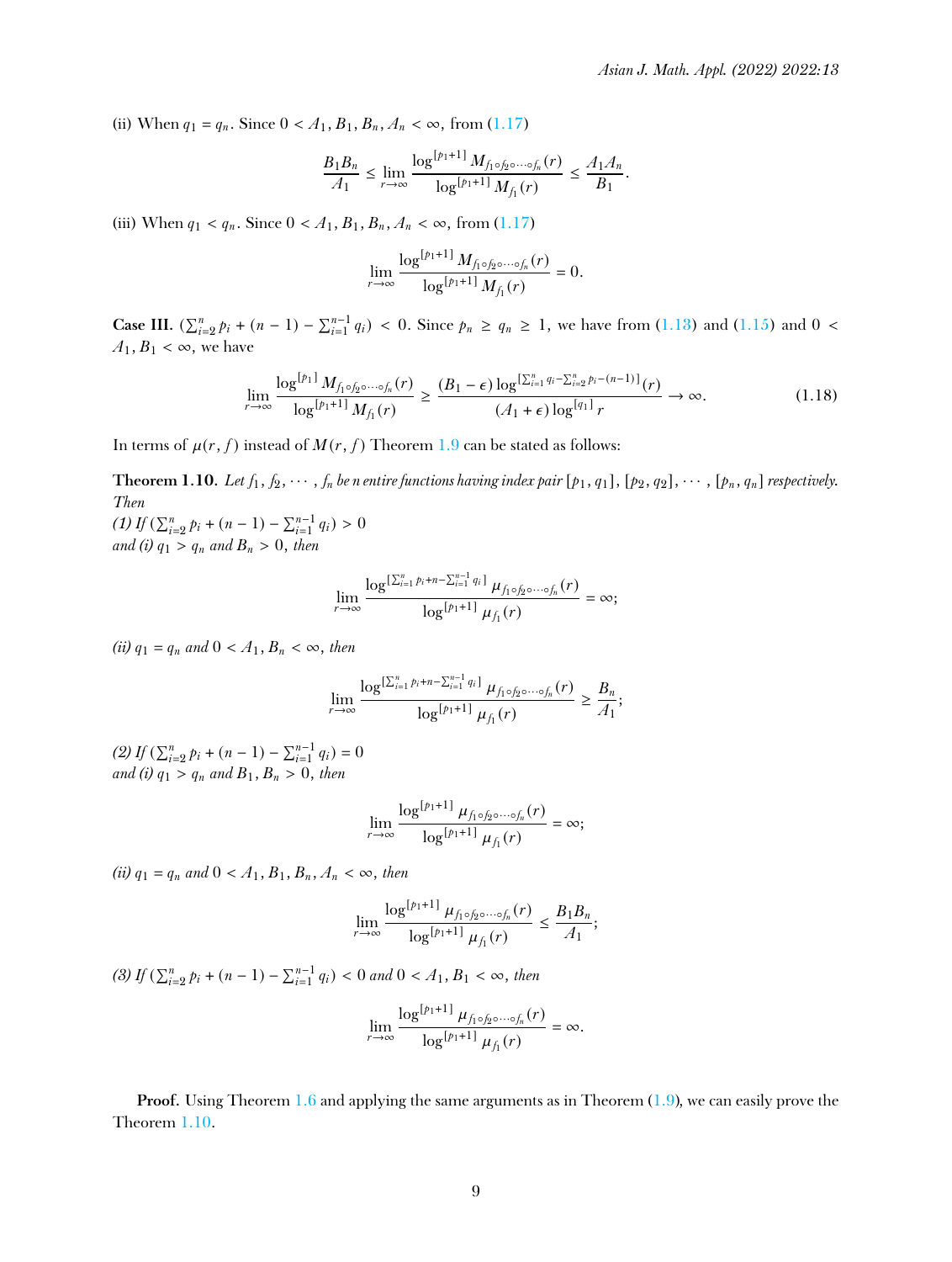**Theorem 1.11.** Let  $f_1, f_2, \cdots, f_n$  be n entire functions and  $f_2, f_3, \cdots, f_n$  have index pair  $[p_2, q_2]$ ,  $[p_3, q_3]$ ,  $\cdots$  $\cdots$ , [p<sub>n</sub>, q<sub>n</sub>] respectively satisfying B<sub>2</sub>, B<sub>3</sub>,  $\cdots$ , B<sub>n</sub> > 0. If  $(f_1 \circ f_2 \circ \cdots \circ f_n)$  have index-pair [p<sub>1</sub>, q<sub>1</sub>] and 0 <  $\lambda_{[p_1,q_1]}(f_1 \circ f_2 \circ \cdots \circ f_n) = \chi < \infty$ , then  $\lambda_{[p_1,q_1]}(f_1 \circ f_2 \circ \cdots \circ f_{n-1}) = 0$ ,  $\lambda_{[p_1,q_1]}(f_1 \circ f_2 \circ \cdots \circ f_{n-2}) =$  $0, \cdots, \lambda_{[p_1,q_1]}(f_1) = 0.$ 

**Proof.** By definition there exists a sequence  $\{r_n\}$  tending to infinity such that for sufficiently large  $r_n$  and using Lemma [1.2](#page-2-5)

<span id="page-9-0"></span>
$$
\frac{1}{3}\log M_{f_1\circ f_2\circ f_3\circ\cdots\circ f_{n-1}}(\frac{1}{9}M_{f_n}(\frac{r_n}{4}))\leq T_{f_1\circ f_2\circ\cdots\circ f_n}(r_n)\leq \exp^{[p_1]}\left\{(\chi+\epsilon)\log^{[q_1]}r_n\right\}.
$$
 (1.19)

Since  $\lambda_{\lfloor p_n, q_n \rfloor}(f_n) = B_n > 0$  so for given  $\epsilon$  ( $0 < \epsilon < B_n$ ) and sufficiently large  $r_n$ 

$$
\frac{1}{9}M_{f_n}(\frac{r_n}{4}) \geq \exp^{[p_n+1]}\left\{(B_n-\frac{\epsilon}{2})\log^{[q_n]}\frac{r_n}{4}\right\}
$$

$$
\geq \exp^{[p_n+1]}\left\{(B_n-\epsilon)\log^{[q_n]}r_n\right\}.
$$

Set  $R_n = \frac{1}{9} M_{f_n}(\frac{r_n}{4})$ . Then

<span id="page-9-1"></span>
$$
r_n \le \exp^{\left[q_n\right]} \left\{ \frac{1}{\left(B_n - \epsilon\right)} \log^{\left[p_n + 1\right]} R_n \right\}.
$$
 (1.20)

Now from [\(1.19\)](#page-9-0) and [\(1.20\)](#page-9-1),

$$
\log M_{f_1\circ f_2\circ\cdots\circ f_{n-1}}(R_n)\leq 3\exp^{[p_1]}\left\{(\chi+\epsilon)\log^{[q_1]}(\exp^{[q_n]}\left\{\frac{1}{(B_n-\epsilon)}\log^{[p_n+1]}R_n\right\})\right\}.
$$

Since  $(p_n + 1 - q_n) > 0$ , we have

$$
\frac{\log^{[p_1+1]} M_{f_1 \circ f_2 \circ \cdots \circ f_{n-1}}(R_n)}{\log^{[q_1]} R_n} \leq \frac{(\chi + \epsilon) \exp^{[q_n-q_1]} \left\{ \frac{1}{(B_n - \epsilon)} \log^{[p_n+1]} R_n \right\}}{\log^{[q_1]} R_n} \to 0.
$$

Consequently,

<span id="page-9-2"></span>
$$
\lambda_{\lbrack p_1,q_1\rbrack}(f_1\circ f_2\circ\cdots\circ f_{n-1})=0.
$$

Again for sufficiently large  $r_n$ ,

$$
\frac{1}{3}\log M_{f_1\circ f_2\circ f_3\circ\cdots\circ f_{n-2}}(\frac{1}{9}M_{f_{n-1}}(\frac{r_n}{4}))\leq T_{f_1\circ f_2\circ\cdots\circ f_{n-1}}(r_n)\leq \exp^{[p_1]}\left\{\epsilon\log^{[q_1]}r_n\right\}.
$$
 (1.21)

Since  $\lambda_{\lfloor p_{n-1}, q_{n-1} \rfloor}(f_{n-1}) = B_{n-1} > 0$  so for given  $\epsilon$  (0 <  $\epsilon$  <  $B_{n-1}$ ) and sufficiently large  $r_n$ , we have

$$
\frac{1}{9}M_{f_{n-1}}(\frac{r_n}{4}) \ge \exp^{[p_{n-1}+1]} \left\{ (B_{n-1} - \frac{\epsilon}{2}) \log^{[q_{n-1}]} \frac{r_n}{4} \right\}
$$
  

$$
\ge \exp^{[p_{n-1}+1]} \left\{ (B_{n-1} - \epsilon) \log^{[q_{n-1}]} r_n \right\}.
$$

Put  $R'_n = \frac{1}{9} M_{f_{n-1}}(\frac{r_n}{4})$ . Then

<span id="page-9-3"></span>
$$
r_n \le \exp^{[q_{n-1}]} \left\{ \frac{1}{(B_{n-1} - \epsilon)} \log^{[p_{n-1}+1]} R'_n \right\}.
$$
 (1.22)

From  $(1.21)$  and  $(1.22)$ , we get

$$
\log M_{f_1\circ f_2\circ\cdots\circ f_{n-2}}(R'_n) \leq 3 \exp^{[p_1]} \left\{ \epsilon \log^{[q_1]}(\exp^{[q_{n-1}]} \left\{ \frac{1}{(B_{n-1}-\epsilon)} \log^{[p_{n-1}+1]} R'_n \right\} ) \right\}.
$$

Since  $(p_{n-1} + 1 - q_{n-1}) > 0$ , we have

$$
\frac{\log^{[p_1+1]} M_{f_1 \circ f_2 \circ \cdots \circ f_{n-2}}(R_n^{\prime})}{\log^{[q_1]} R_n^{\prime}} \leq \frac{\epsilon \exp^{[q_{n-1}-q_1]} \left\{ \frac{1}{(B_{n-1}-\epsilon)} \log^{[p_{n-1}+1]} R_n^{\prime} \right\}}{\log^{[q_1]} R_n^{\prime}} \to 0.
$$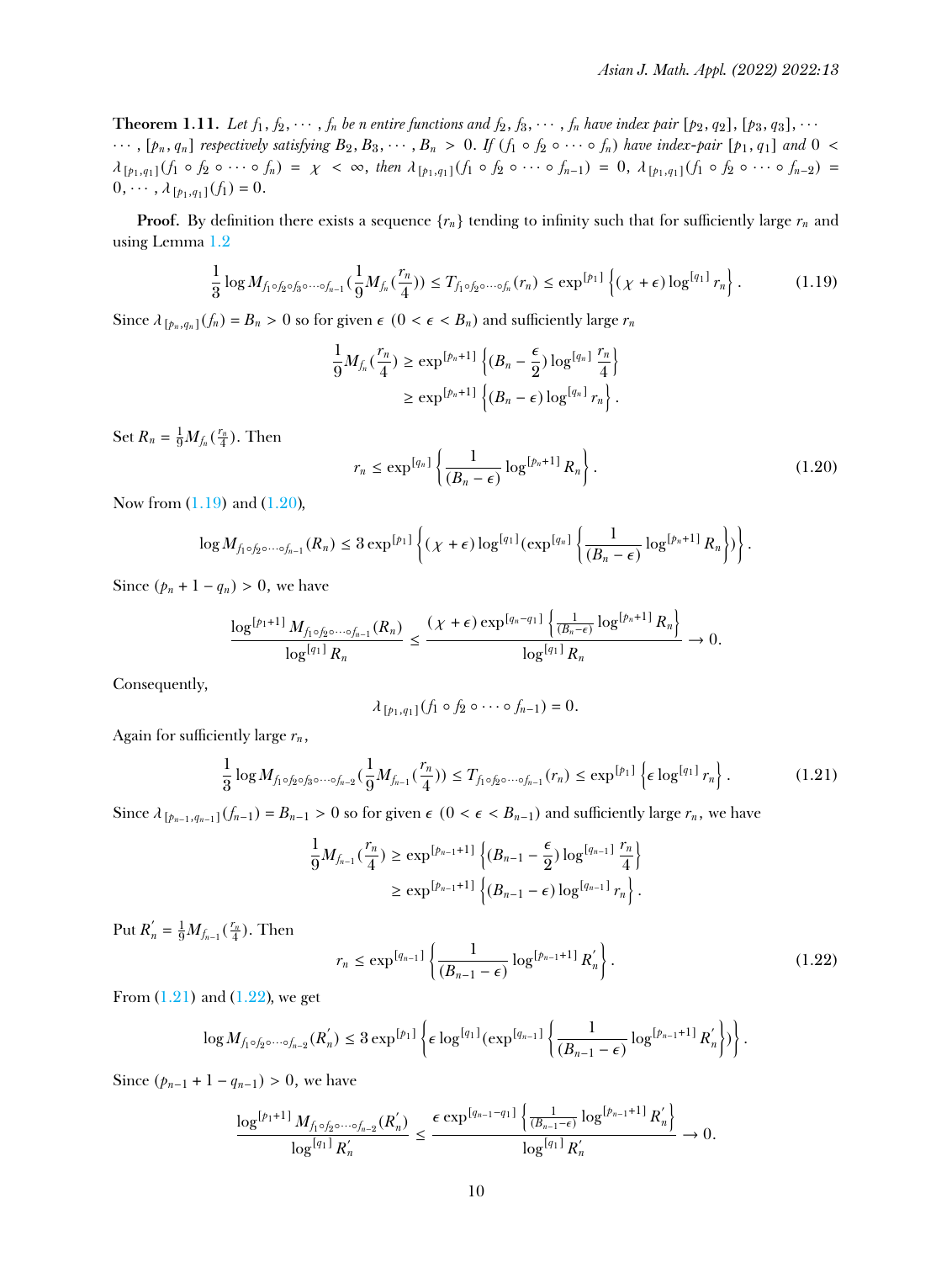So,

$$
\lambda_{\lbrack p_{1},q_{1}]}(f_{1}\circ f_{2}\circ\cdots\circ f_{n-2})=0.
$$

Finally for sufficiently large  $r_n$ ,

<span id="page-10-0"></span>
$$
\frac{1}{3}\log M_{f_1}(\frac{1}{9}M_{f_2}(\frac{r_n}{4})) \le T_{f_1\circ f_2}(r_n) \le \exp^{[p_1]} \left\{ \epsilon \log^{[q_1]} r_n \right\}.
$$
 (1.23)

Since  $\lambda_{\lceil p_2, q_2 \rceil}(f_2) = B_2 > 0$  so for given  $\epsilon$  ( $0 < \epsilon < B_2$ ) and sufficiently large  $r_n$ ,

$$
\begin{aligned} \frac{1}{9}M_{f_2}(\frac{r_n}{4}) & \geq \exp^{[p_2+1]} \left\{ (B_2 - \frac{\epsilon}{2}) \log^{[q_2]} \frac{r_n}{4} \right\} \\ & \geq \exp^{[p_2+1]} \left\{ (B_2 - \epsilon) \log^{[q_2]} r_n \right\}. \end{aligned}
$$

Set  $R_n'' = \frac{1}{9} M_{f_2}(\frac{r_n}{4})$ . Then

<span id="page-10-1"></span>
$$
r_n \le \exp^{\lceil q_2 \rceil} \left\{ \frac{1}{(B_2 - \epsilon)} \log^{[p_2 + 1]} R_n'' \right\}.
$$
 (1.24)

Now from  $(1.23)$  and  $(1.24)$ , we get

$$
\log M_{f_1}(R^{''}_n) \leq 3 \exp^{[p_1]} \left\{ \epsilon \log^{[q_1]} (\exp^{[q_2]} \left\{ \frac{1}{(B_2 - \epsilon)} \log^{[p_2 + 1]} R^{''}_n \right\}) \right\}.
$$

Since  $(p_2 + 1 - q_2) > 0$ , we have

$$
\frac{\log^{[p_1+1]} M_{f_1}(R_n^{''})}{\log^{[q_1]} R_n^{''}} \leq \frac{\epsilon \exp^{[q_2-q_1]} \left\{ \frac{1}{(B_2-\epsilon)} \log^{[p_2+1]} R_n^{''}\right\}}{\log^{[q_1]} R_n^{''}} \to 0.
$$

Thus

$$
\lambda_{[\bar{p}_1,q_1]}(f_1)=0.
$$

This completes the proof.

**Theorem 1.12.** Let  $f_1, f_2, \cdots, f_n$  be n entire functions and p, q be two positive integers satisfying  $p \ge q \ge 1$ . If  $\lambda_{[p,q]}(f_1 \circ f_2 \circ \cdots \circ f_n) = \tau \langle \lambda_{[p,q]}(f_n) \rangle = \sigma \langle \infty, \text{ then } \lambda_{[p,q]}(f_1 \circ f_2 \circ \cdots \circ f_{n-1}) = 0, \lambda_{[p,q]}(f_1 \circ f_2 \circ \cdots \circ f_{n-2}) = 0$  $0, \cdots, \lambda_{[p,q]}(f_1) = 0.$ 

**Proof.** By definition there exists a sequence  $\{r_n\}$  tending to infinity such that for sufficiently large  $r_n$  and using Lemma [1.2](#page-2-5)

<span id="page-10-2"></span>
$$
\frac{1}{3}\log M_{f_1\circ f_2\circ f_3\circ\cdots\circ f_{n-1}}(\frac{1}{9}M_{f_n}(\frac{r_n}{4}))\leq T_{f_1\circ f_2\circ\cdots\circ f_n}(r_n)\leq \exp^{[p]}\left\{(\tau+\epsilon)\log^{[q]}r_n\right\}.
$$
 (1.25)

For given  $\epsilon$  ( $0 < \epsilon < \sigma - \tau$ ) and sufficiently large  $r_n$ , we have

$$
\begin{aligned} \frac{1}{9}M_{f_n}(\frac{r_n}{4}) &\geq \exp^{[p+1]} \left\{(\sigma-\frac{\epsilon}{2})\log^{[q]}\frac{r_n}{4}\right\} \\ &\geq \exp^{[p+1]}\left\{(\sigma-\epsilon)\log^{[q]}r_n\right\}. \end{aligned}
$$

Set  $R_n = \frac{1}{9} M_{f_n}(\frac{r_n}{4})$ . Then

<span id="page-10-3"></span>
$$
\log^{[q]} r_n \le \frac{1}{(\sigma - \epsilon)} \log^{[p+1]} R_n. \tag{1.26}
$$

Now from [\(1.25\)](#page-10-2) and [\(1.26\)](#page-10-3),

$$
\log M_{f_1\circ f_2\circ\cdots\circ f_{n-1}}(R_n)\leq 3\exp^{[p]}\left\{\frac{\tau+\epsilon}{\sigma-\epsilon}\log^{[p+1]}R_n\right\}.
$$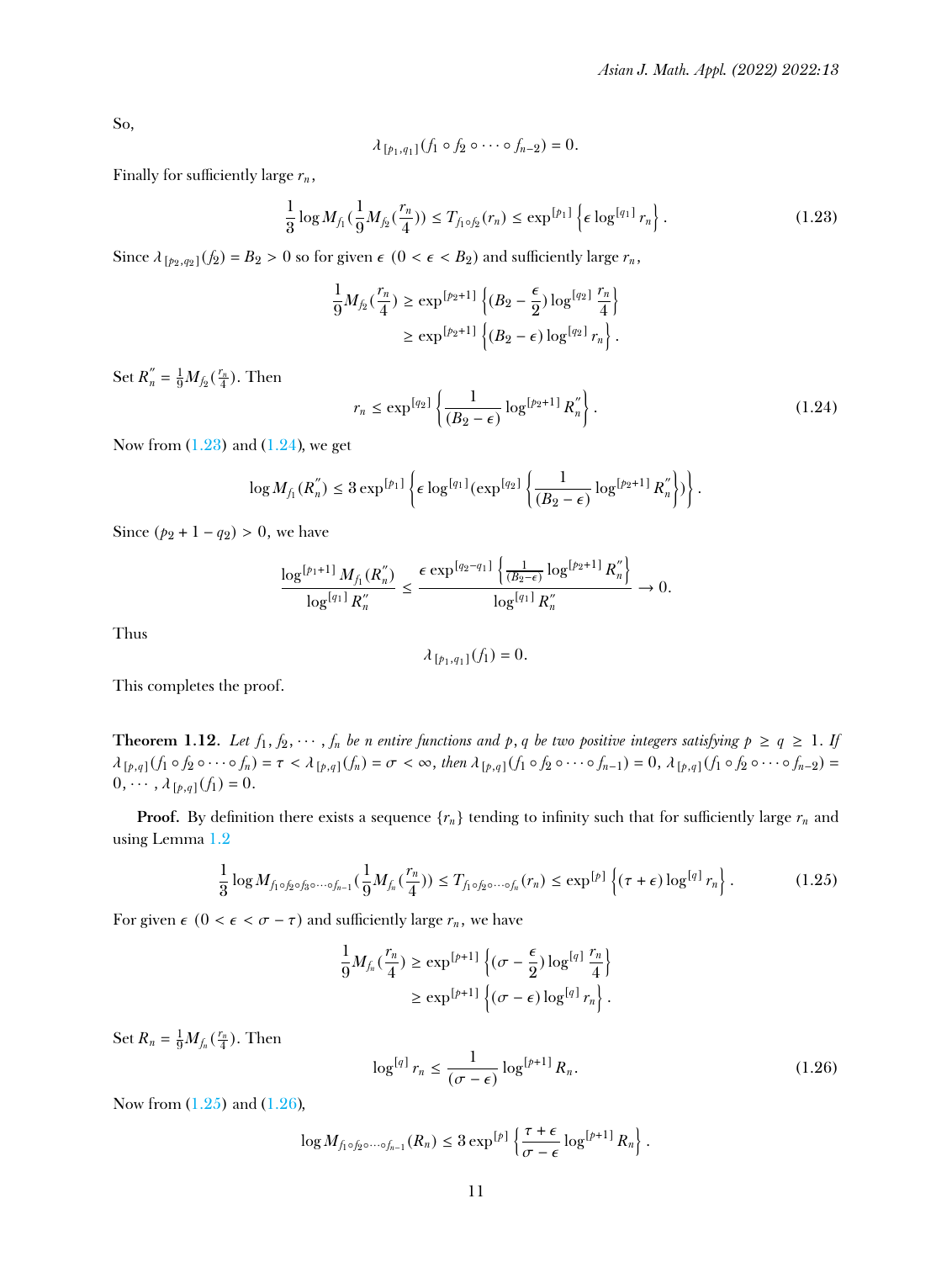Since  $p \ge q \ge 1$ , so we have

$$
\frac{\log^{[p+1]} M_{f_1 \circ f_2 \circ \cdots \circ f_{n-1}}(R_n)}{\log^{[q]} R_n} \leq \frac{\frac{\tau+\epsilon}{\sigma-\epsilon} \log^{[p+1]} R_n}{\log^{[q]} R_n} \to 0.
$$

Consequently,

<span id="page-11-0"></span>
$$
\lambda_{\left[p,q\right]}(f_1\circ f_2\circ\cdots\circ f_{n-1})=0.
$$

Again for sufficiently large  $r_n$ ,

$$
\frac{1}{3}\log M_{f_1\circ f_2\circ f_3\circ\cdots\circ f_{n-2}}(\frac{1}{9}M_{f_{n-1}}(\frac{r_n}{4}))\leq T_{f_1\circ f_2\circ\cdots\circ f_{n-1}}(r_n)\leq \exp^{[p]}\left\{\epsilon\log^{[q]}r_n\right\}.
$$
 (1.27)

Since  $\lambda_{[p,q]}(f_{n-1}) = B_{n-1} > 0$  so for given  $\epsilon$  (0 <  $\epsilon$  <  $B_{n-1}$ ) and sufficiently large  $r_n$ ,

$$
\frac{1}{9}M_{f_{n-1}}(\frac{r_n}{4}) \ge \exp^{[p+1]} \left\{ (B_{n-1} - \frac{\epsilon}{2}) \log^{[q]} \frac{r_n}{4} \right\}
$$
  
 
$$
\ge \exp^{[p+1]} \left\{ (B_{n-1} - \epsilon) \log^{[q]} r_n \right\}.
$$

Set  $R'_{n} = \frac{1}{9} M_{f_{n-1}}(\frac{r_{n}}{4})$ . Then

<span id="page-11-1"></span>
$$
r_n \le \exp^{\lceil q \rceil} \left\{ \frac{1}{(B_{n-1} - \epsilon)} \log^{[p+1]} R_n' \right\}.
$$
 (1.28)

From [\(1.27\)](#page-11-0) and [\(1.28\)](#page-11-1),

$$
\log M_{f_1 \circ f_2 \circ \cdots \circ f_{n-2}}(R'_n) \leq 3 \exp^{[p]} \left\{ \epsilon \log^{[q]} (\exp^{[q]} \left\{ \frac{1}{(B_{n-1} - \epsilon)} \log^{[p+1]} R'_n \right\}) \right\}
$$
  

$$
\leq 3 \exp^{[p]} \left\{ \epsilon \left\{ \frac{1}{(B_{n-1} - \epsilon)} \log^{[p+1]} R'_n \right\} \right\}.
$$

So

$$
\frac{\log^{[p+1]} M_{f_1 \circ f_2 \circ \cdots \circ f_{n-2}}(R_n')}{\log^{[q]} R_n'} \le \frac{\left\{ \frac{\epsilon}{(B_{n-1}-\epsilon)} \log^{[p+1]} R_n'} \right\}}{\log^{[q]} R_n'} \to 0.
$$

Thus

$$
\lambda_{[p,q]}(f_1\circ f_2\circ\cdots\circ f_{n-2})=0.
$$

Finally for sufficiently large  $r_n$ ,

<span id="page-11-2"></span>
$$
\frac{1}{3}\log M_{f_1}(\frac{1}{9}M_{f_2}(\frac{r_n}{4})) \le T_{f_1\circ f_2}(r_n) \le \exp^{[p]} \left\{ \epsilon \log^{[q]} r_n \right\}.
$$
 (1.29)

Since  $\lambda_{[p,q]}(f_2) = B_2 > 0$  so for given  $\epsilon$  ( $0 < \epsilon < B_2$ ) and sufficiently large  $r_n$ ,

$$
\frac{1}{9}M_{f_2}(\frac{r_n}{4}) \ge \exp^{[p+1]} \left\{ (B_2 - \frac{\epsilon}{2}) \log^{[q]} \frac{r_n}{4} \right\}
$$
  
 
$$
\ge \exp^{[p+1]} \left\{ (B_2 - \epsilon) \log^{[q]} r_n \right\}.
$$

Set  $R_n'' = \frac{1}{9} M_{f_2}(\frac{r_n}{4})$ . Then

<span id="page-11-3"></span>
$$
r_n \le \exp^{\lceil q \rceil} \left\{ \frac{1}{(B_2 - \epsilon)} \log^{[p+1]} R_n'' \right\}.
$$
 (1.30)

From [\(1.29\)](#page-11-2) and [\(1.30\)](#page-11-3),

$$
\begin{split} \log M_{f_1}(R_n^{''}) &\leq 3 \exp^{[p]} \left\{ \epsilon \log^{[q]} \left( \exp^{[q]} \left\{ \frac{1}{(B_2 - \epsilon)} \log^{[p+1]} R_n^{''} \right\} \right) \right\} \\ &\leq 3 \exp^{[p]} \left\{ \epsilon \left\{ \frac{1}{(B_2 - \epsilon)} \log^{[p+1]} R_n^{''} \right\} \right\}. \end{split}
$$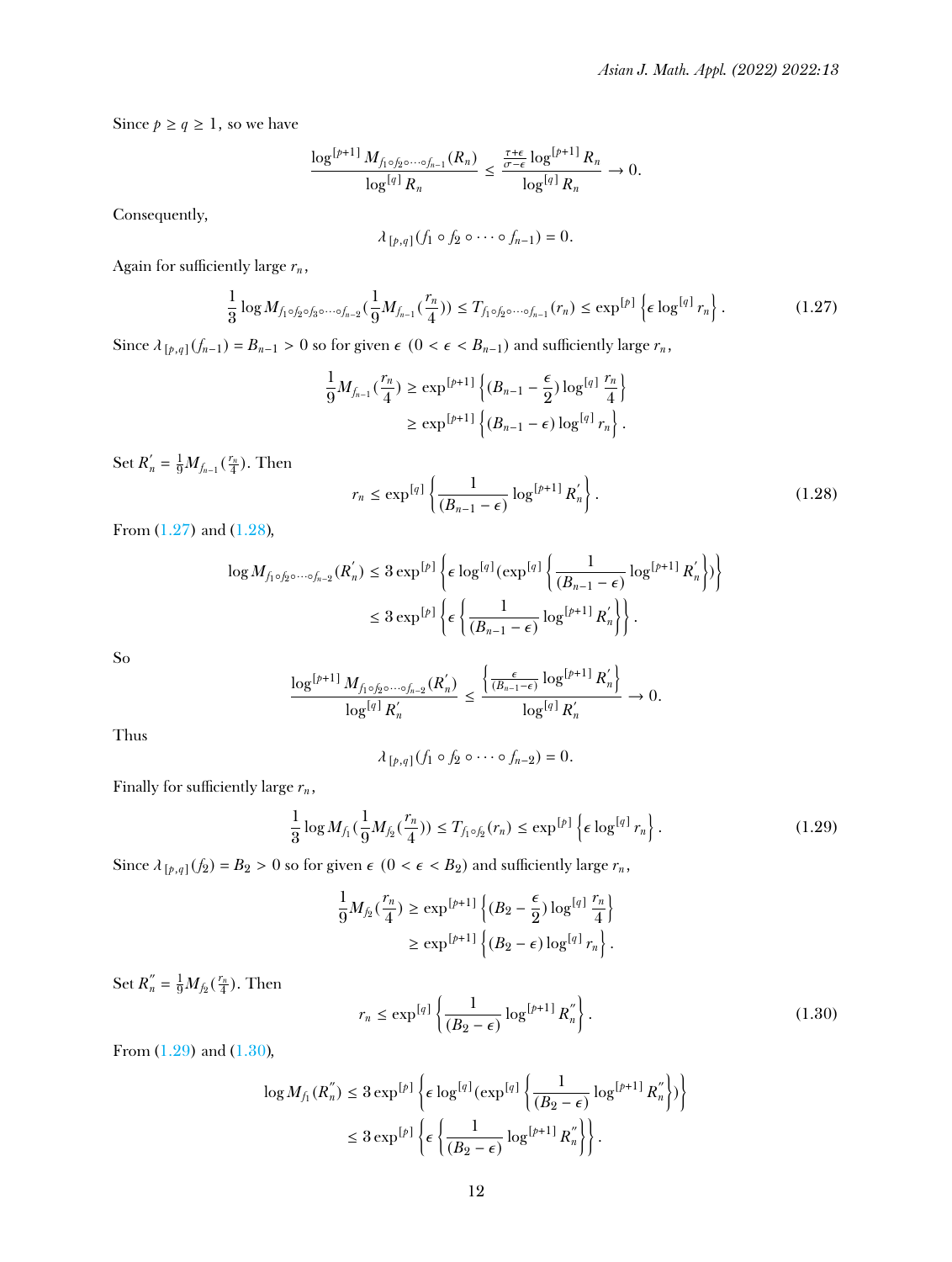So

$$
\frac{\log^{[p+1]} M_{f_1}(R^{''}_n)}{\log^{[q]} R^{''}_n} \leq \frac{\left\{ \frac{\epsilon}{(B_2-\epsilon)} \log^{[p+1]} R^{''}_n \right\}}{\log^{[q]} R^{''}_n} \to 0.
$$

Thus

$$
\lambda_{\left[\frac{p}{q}\right]}(f_1)=0.
$$

This completes the proof.

#### **References**

- <span id="page-12-0"></span>[1] J. Clunie, The composition of entire and meromorphic functions, Mathematical essays dedicated to AJ Macintyre (1970) 75–92.
- <span id="page-12-1"></span>[2] W. Bergweiler, On the growth rate of composite meromorphic functions, Complex Variables, Theory and Application: An International Journal 14 (1-4) (1990) 187–196.
- <span id="page-12-2"></span>[3] W. Bergweiler, et al., Order and lower order of composite meromorphic functions., The Michigan Mathematical Journal 36 (1) (1989) 135–146.
- <span id="page-12-3"></span>[4] F. Gross, Factorization of meromorphic functions, Tech. rep., NavaL Research Lab Washington DC Mathematics Research Center (1972).
- <span id="page-12-4"></span>[5] I. Lahiri, D. K. Sharma, Growth of composite entire and meromorphic functions, Indian Journal of Pure and Applied Mathematics 26 (1995) 451–458.
- <span id="page-12-5"></span>[6] I. Lahiri, S. Datta, on the growth of entire and meromorphic functions, Indian J. pure appl. Math 35 (4) (2004) 525–543.
- <span id="page-12-6"></span>[7] L. Liao, C. C. Yang, et al., On the growth of composite entire functions (1999).
- <span id="page-12-7"></span>[8] K. Niino, N. Suita, Growth of a composite function of entire functions, Kodai Mathematical Journal 3 (3) (1980) 374–379.
- <span id="page-12-8"></span>[9] K. Niino, C.-C. Yang, Some growth relationships on factors of two composite entire functions, Factorization Theory of Meromorphic Functions and Related Topics, Vol. 1982, Marcel Dekker, Inc.(New York and Basel), 1982.
- <span id="page-12-9"></span>[10] A. P. Singh, Growth of composite entire functions, Kodai Mathematical Journal 8 (1) (1985) 99–102.
- <span id="page-12-10"></span>[11] Z.-Z. Zhou, Growth of composite entire functions, Kodai Mathematical Journal 9 (3) (1986) 419–420.
- <span id="page-12-11"></span>[12] J. Tu, Z.-X. Chen, X.-M. Zheng, Composition of entire functions with nite iterated order, Journal of mathematical analysis and applications 353 (1) (2009) 295–304.
- <span id="page-12-12"></span>[13] D. Banerjee, B. Mandal, Generalised iteration of entire functions with nite iterated order, Journal of Classical Analysis 7 (1) (2015) 47–62.
- <span id="page-12-13"></span>[14] D. Banerjee, B. Mandal, Further results on generalised iteration of entire functions with nite iterated order, Journal of Classical Analysis 9 (1) (2016) 13–25.
- <span id="page-12-14"></span>[15] H.-Y. Xu, J. Tu, C.-F. Yi, The applications on some inequalities of the composition of entire functions, Journal of Mathematical Inequalities 7 (4) (2013) 759–772.